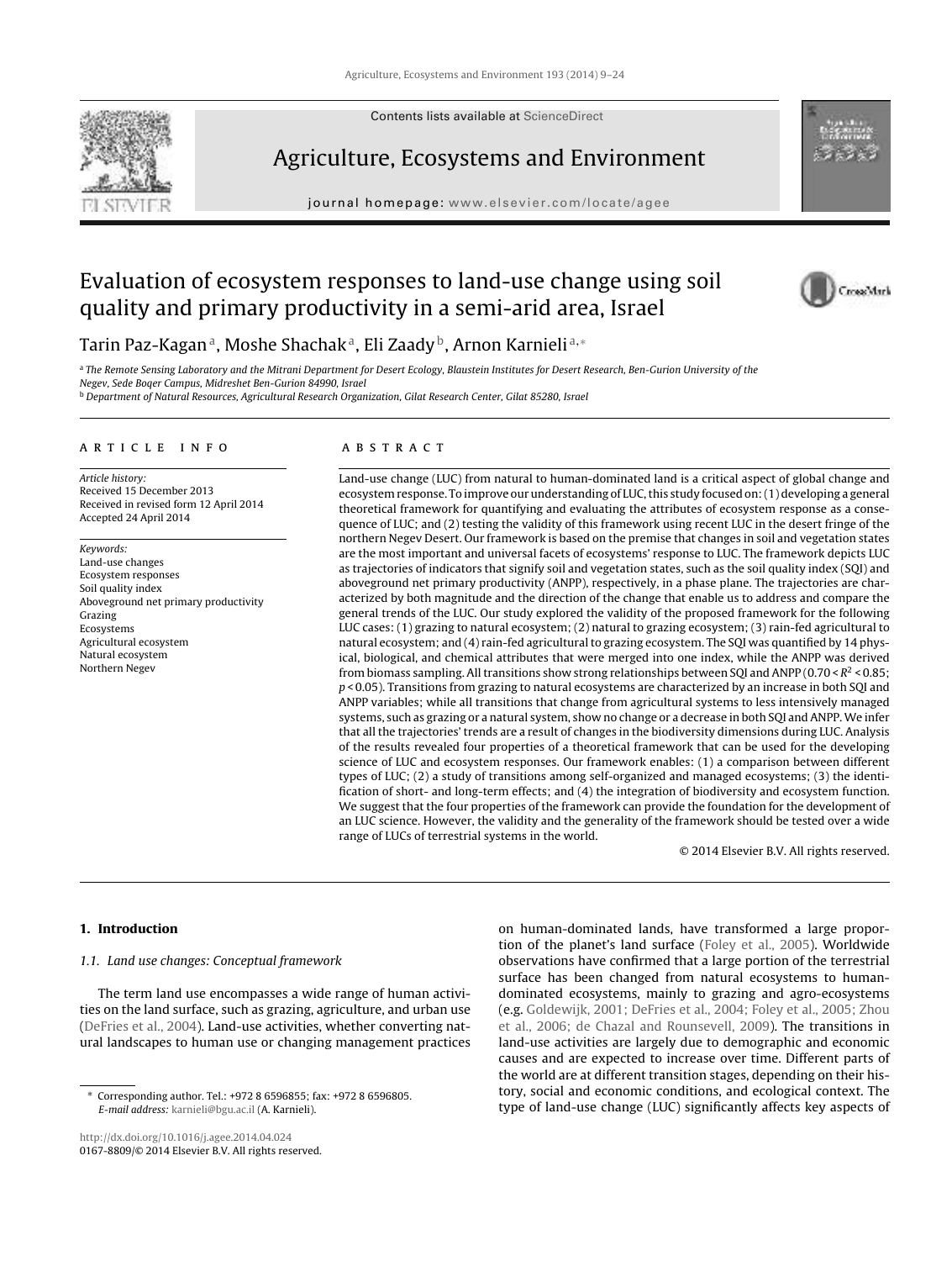ecosystem responses, in terms of ecosystem structures, functions, and dynamics, and creates new complex interactions among soil, nutrients, and vegetation that determine the ecosystem health ([Adeel](#page-13-0) et [al.,](#page-13-0) [2005\).](#page-13-0) These responses vary not only according to the state of LUC, but also with the biophysical and ecological setting ([DeFries](#page-13-0) et [al.,](#page-13-0) [2004;](#page-13-0) [Foley](#page-13-0) et [al.,](#page-13-0) [2005\)](#page-13-0) due to the modifications of biodiversity, productivity, and soil quality ([Matson](#page-14-0) et [al.,](#page-14-0) [1997;](#page-14-0) [Tscharntke](#page-14-0) et [al.,](#page-14-0) [2005\).](#page-14-0)

Historically, LUCs of natural environments to rangelands and, later, to croplands are known from the beginning of human settlement as a consequence of the domestication of plants and animals, and of land cultivation, and this type of ecosystem transformation became the most common on earth ([Goudie,](#page-13-0) [2009\).](#page-13-0) During the last 300 years, the global area of agricultural land has increased from 256 Mha in 1700 to 1471 Mha in 1990, and it currently occupies between 24% and 38% of the Earth's land surface ([Goldewijk,](#page-13-0) [2001;](#page-13-0) [Swinton](#page-13-0) et [al.,](#page-13-0) [2007\).](#page-13-0) In addition, the global amount of pasture land has also increased from 524 Mha in 1700 to 3451 Mha in 1990, and it occupies around 25% of the global land surface [\(Asner](#page-13-0) et [al.,](#page-13-0) [2004\).](#page-13-0)

Previews studies show the important role of ecosystem response to LUC due to modulation of the biosphere by changes in biogeochemical, biodiversity, hydrological, and climatic responses (e.g. [DeFries](#page-13-0) et [al.,](#page-13-0) [2004\).](#page-13-0) However, more theoretical and empirical work is needed in order to manage these human-controlled biospheres [\(Foley](#page-13-0) et [al.,](#page-13-0) [2005\).](#page-13-0) Land use change models that incorporate ecosystem processes, dynamics, and responses can help to advance our understanding of the ecosystem-level consequences of LUC and their sustainable management. In this study, we aim at: (1) developing a theoretical framework for evaluating the changes of ecosystem response to LUC; and (2) demonstrating the validity of the framework using LUCs in the northern Negev Desert as a case study. We propose that the transitions between natural, grazed, and agricultural ecosystems, which include the human activities of land cultivation and replacement of the natural vegetation and animals by domesticated organisms [\(Tscharntke](#page-14-0) et [al.,](#page-14-0) [2005;](#page-14-0) [Swinton](#page-14-0) et [al.,](#page-14-0) [2007\)](#page-14-0) are the prevailing LUC on earth, and can be presented by a simple state and transition conceptual scheme. This scheme can be quantified in relation to changes in soil and vegetation states or other core states, such as biodiversity, hydrological, and climate [\(Fig.](#page-2-0) 1). The scheme includes three ecosystems: (1) Natural – defined as self-organized systems without human management [\(Levin,](#page-14-0) [1998\)](#page-14-0) or livestock grazing [\(Perevolotsky,](#page-14-0) [1999\).](#page-14-0) In our framework, abandoned agricultural and grazing systems that are self-organized by plant and animals' re-colonization from the available natural species pool are natural ecosystems; (2) Grazing – defined as terrestrial ecosystems with high densities of domestic livestock herbivores introduced by humans. The abundant domestic herbivores determine plant community dynamics and ecosystem processes [\(Manley](#page-14-0) et [al.,](#page-14-0) [1995;](#page-14-0) [Greenwood](#page-14-0) [and](#page-14-0) [McKenzie,](#page-14-0) [2001;](#page-14-0) [Lin](#page-14-0) et [al.,](#page-14-0) [2010\);](#page-14-0) (3) Agricultural – defined as an ecosystem under intensive cultivation aiming at the production of crops. These agricultural management reduce the species diversity and the complexity of species assemblages, energy flow, and nutrient fluxes in the system ([Clergue](#page-13-0) et [al.,](#page-13-0) [2009\).](#page-13-0)

#### 1.2. Ecosystem responses to land use changes

We further propose that reciprocal LUCs between the above three states are possible and create six types of transitions ([Fig.](#page-2-0) 1): (1) Transition from natural to grazing ecosystem. This transition occurs mainly in natural grasslands, shrublands, and savannas since domesticated grazing livestock are typically adapted to these biomes. The transition is maintained by managing the stocking rates and foraging strategies of the domestic animals [\(Dean](#page-13-0) [and](#page-13-0) [Macdonald,](#page-13-0) [1994;](#page-13-0) [Manley](#page-13-0) et [al.,](#page-13-0) [1995\).](#page-13-0) (2) Transition from natural to agro-ecosystems. This transition is continuously sustained

by human management that includes the clearing of native vegetation and its replacement by domesticated plant and animal species whose ecological traits are controlled by humans ([Swift](#page-14-0) et [al.,](#page-14-0) [2004;](#page-14-0) [Clergue](#page-14-0) et [al.,](#page-14-0) [2009;](#page-14-0) [Smith](#page-14-0) et [al.,](#page-14-0) [2012\).](#page-14-0) (3) Transition from agroecosystems to natural ecosystems. This transition occurs as a result of the abandonment of agricultural fields where natural processes of self-organization facilitate the natural regeneration of ecosystem structure, function, and processes and are preserved by natural succession and disturbance regimes ([MacDonald](#page-14-0) et [al.,](#page-14-0) [2000\).](#page-14-0) (4) Transition from grazing to agro-ecosystems. This transition takes place when socio-economic conditions inhibiting access to input factors, such as water and fertilizers, are removed. The human management includes the input of energy and nutrients to the system [\(Metzger](#page-14-0) et [al.,](#page-14-0) [2006;](#page-14-0) [Goldstein](#page-14-0) et [al.,](#page-14-0) [2012\).](#page-14-0) (5) Transition of agroecosystem to grazing ecosystems. This transition takes place when socio-economic conditions are poor or when the environmental conditions are not profitable for agricultural production, and it persists under continuous management by humans that includes the abandonment of agricultural land and the introduction of domestic livestock. (6) Transformation of grazing to natural ecosystems. This transition takes place when conservation efforts to restore the natural environment take place in order to prevent degradation and desertification processes. For example, this transition can be created by excluding livestock from the grazing system for allowing the recovery of the natural vegetation ([Perevolotsky,](#page-14-0) [1995,](#page-14-0) [1999\).](#page-14-0) This transition encourages natural processes of self-organization that facilitate the regeneration of the natural ecosystem structure, function and processes.

Changes in soil and vegetation states are important facets of ecosystem response to LUC ([DeFries](#page-13-0) et [al.,](#page-13-0) [2004;](#page-13-0) [Foley](#page-13-0) et [al.,](#page-13-0) [2005\).](#page-13-0) Therefore, we propose that a trajectory of variables that represent soil and vegetation states, along with their relations, can be used as a common currency to describe substantial changes of terrestrial ecosystem components due to LUC, to address general trends, and to analyze effects on ecosystem structure (e.g., soil quality) and functions (e.g., primary production) ([Fig.](#page-2-0) 2). We suggest a conceptual framework for the trajectories in the soil and vegetation states phase plane resulting from LUC: (1) Trajectories that signify similar (equal contribution of the two variables) relationships between the two states. These trajectories are marked by the diagonal line that indicates either a common increase or a decrease in both variables. We assume that the contribution of each variable changes between the trajectories due to different effects of soil and vegetation relations. These relations are the most prevailing trajectories since, in natural, grazed, and agricultural ecosystems; the capacity of the soil to produce plant biomass (productivity function) is an essential function. This capacity is determined by the soil state. Under high soil quality, within a natural or managed ecosystem, the ability to sustain plant and animal productivity is high [\(Karlen](#page-14-0) et [al.,](#page-14-0) [1997\).](#page-14-0) However, when soil is degraded and soil quality is low, the ability to support primary productivity is low; (2) Trajectories that signify changes in either the soil or vegetation state but not simultaneously in both. These trajectories are marked by the horizontal and vertical lines in the phase plane and indicate either an increase or a decrease in only one state variable. We propose that an increase or a decrease in the vegetation or in the soil state, for example, occurs when the environmental factors (landscape quality factors) are not uniform as temperature, topography, and hydrology, or is due to ecological processes, such as herbivores. This framework can present diverse trajectories due to different relations between vegetation and soil states. The trajectories that emphasize equal contributions or signify changes in soil or vegetation states only represent under extreme conditions and all other relations can exist in reality. The magnitude and the direction of the trajectories enable us to address and compare general trends of change in ecosystem attributes and responses as a result of LUC.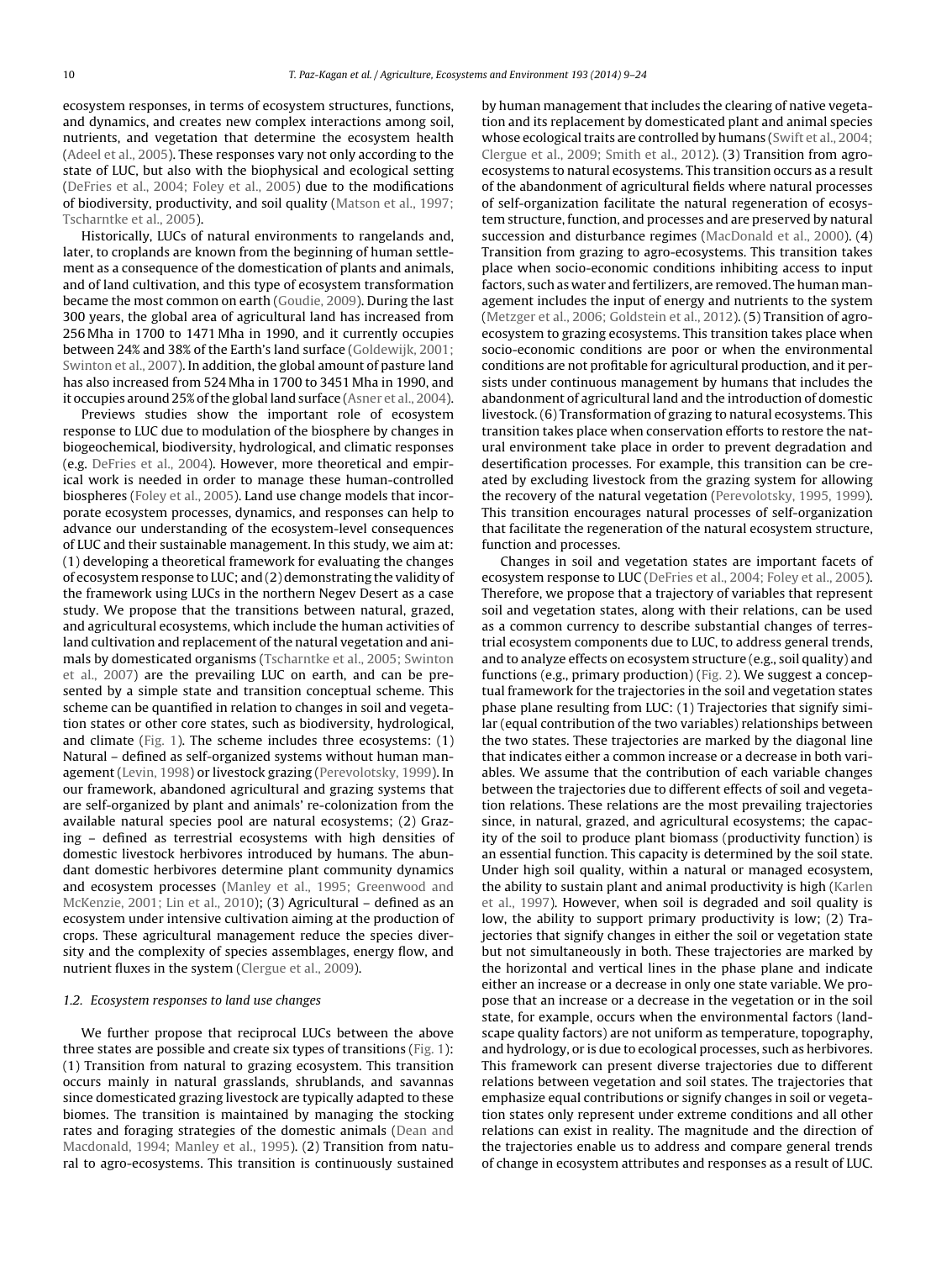<span id="page-2-0"></span>

Fig. 1. Conceptual framework of ecosystem response to land-use changes. The conceptual scheme shows the relationships between natural, grazing, and agricultural ecosystems governed by natural and human processes. Each ecosystem is mainly defined by soil and vegetation states but can also be defined by other core states, such as hydrological, biodiversity, climatic and bio-geophysical states. There are six possible transformations among ecosystem states; two are controlled by natural processes and four by human interventions.

This framework suggests diverse trajectories of the soil and vegetation state phase plane by studying the magnitude and direction of the trajectories.

We tested the utility of the above conceptual framework (Fig. 2) in relation to four LUCs that recently occurred in the Negev Desert, Israel. The phase plane is based on soil and vegetation states. We used the soil quality index (SQI) as an indicator to assess the soil state and aboveground net primary productivity (ANPP) to appraise



Fig. 2. Conceptual scheme based on soil quality index (SQI) and aboveground net primary productivity (ANPP) as indicators for quantifying ecosystem response to land-use changes (LUCs). Dashed arrows indicate specific possible directions and magnitudes of LUC. The length of the arrow indicates the magnitude of change, and slope angle represents the relative changes between the vegetation and soil states.  $S_1$ , initial state;  $S_2$ , observed states, threshold represents significant differences between the initial state and the observed state.

the vegetation state. Soil quality controls soil functions that regulate the two basic ecosystem processes of energy flow and nutrient cycling ([Acton](#page-13-0) [and](#page-13-0) [Padbury,](#page-13-0) [1993;](#page-13-0) [Brejda](#page-13-0) et [al.,](#page-13-0) [2000;](#page-13-0) [Bastida](#page-13-0) et [al.,](#page-13-0) [2008\).](#page-13-0) Soil quality, by definition, reflects the capacity to sustain plant, animal, and microbial productivity, and therefore to promote abiotic and biotic interactions that are the core of ecosystem processes [\(Herrick,](#page-13-0) [2000;](#page-13-0) [Riley,](#page-13-0) [2000\).](#page-13-0) Soil quality involves physical, biological, and chemical properties that are merged together to indicate the soil functioning that determines an ecosystem's state [\(Andrews](#page-13-0) et [al.,](#page-13-0) [2002;](#page-13-0) [Gugino](#page-13-0) et [al.,](#page-13-0) [2009\).](#page-13-0) The capacity of soil to sustain ecosystem processes is a function of intrinsic soil properties and extrinsic factors (e.g., precipitation, temperature, topography, and hydrology) ([Carter,](#page-13-0) [2002\).](#page-13-0) The sustainability of ecosystem processes and responses, in particular nutrient cycling, directly depends on the soil structure and function. Soil state is, therefore, a decisive factor for a broad range of patterns and processes in ecosystems, including bio-productivity, biodiversity, stocks and flows of elements, food webs and water flows, as well as ecosystem resilience ([Holling,](#page-13-0) [1973\).](#page-13-0)

In addition to changes in the soil state, LUC can result in changes in the vegetation state, emerging from changes in soil quality but also from changes in ecological processes, such as competition and herbivores (e.g. [Coughenour,](#page-13-0) [1991;](#page-13-0) [Marc](#page-13-0) [and](#page-13-0) [Mazumder,](#page-13-0) [1998;](#page-13-0) [Greenwood](#page-13-0) [and](#page-13-0) [McKenzie,](#page-13-0) [2001;](#page-13-0) [Asner](#page-13-0) et [al.,](#page-13-0) [2004;](#page-13-0) [Bisigato](#page-13-0) et [al.,](#page-13-0) [2005;](#page-13-0) [Lin](#page-13-0) et [al.,](#page-13-0) [2010\).](#page-13-0) A change in the vegetation state usually induces changes in biomass flows that can be evaluated using ANPP as a prominent ecological indicator of ecosystem response to LUCs that are controlled by natural and human ecosystems. ANPP is a primary variable of ecosystem functioning ([Whittaker](#page-15-0) [and](#page-15-0) [Likens,](#page-15-0) [1997\)](#page-15-0) that determines the amount of trophic energy available for transfer from plants to other levels in the trophic webs of ecosystems ([Vitousek](#page-15-0) et [al.,](#page-15-0) [1986;](#page-15-0) [Kay](#page-15-0) et [al.,](#page-15-0) [1999;](#page-15-0) [Gaston,](#page-15-0) [2000;](#page-15-0) [Erb](#page-15-0) et [al.,](#page-15-0) [2009\).](#page-15-0) ANPP is strongly interlinked with ecosystem intactness by the provision of energy to all ecosystem components. The alteration of ANPP by LUCs strongly influences biodiversity that, in turn, affects the ecosystem state ([Erb](#page-13-0) et [al.,](#page-13-0) [2009\).](#page-13-0)

In this study, we evaluate two ecosystems: (1) a grazing system that includes a short-term (about 20 years ago) LUC to an area where the grazing has been excluded after a long-term pastoralism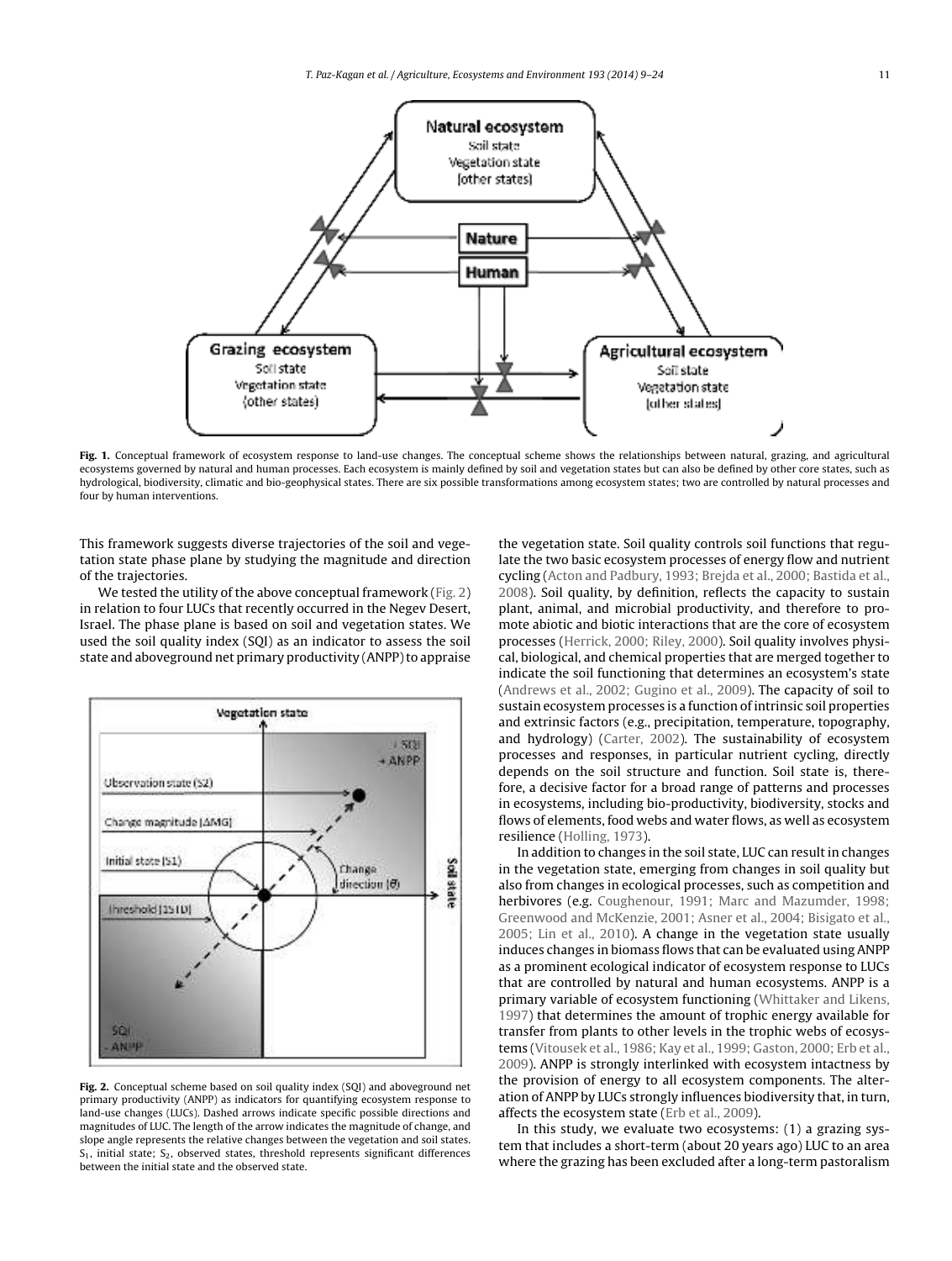land-use (for about 10,000 years) ([Noy-Meir](#page-14-0) [and](#page-14-0) [Seligman,](#page-14-0) [1979\);](#page-14-0) and (2) an agricultural ecosystem that was transformed about 20 years ago either to a natural ecosystem (abandoned agriculture) or to a grazing ecosystem after short-term (about 40 years ago) agricultural management. We assume that the time scale of the land use before transition and the time scale of the transition are important in controlling the dimensions of the trajectories in the phase plane. Specifically, we focus on the following four transitions: (1) a grazing ecosystem to a natural ecosystem; (2) a natural ecosystem to a grazing ecosystem; (3) an agro-system to a natural ecosystem; and (4) an agro-system to a grazing ecosystem. We tested the framework in relation to the magnitude and direction of the trajectories within the phase plane of SQI and ANPP in the four LUCs. Direction refers to whether trajectories signify a positive or negative relationship between SQI and ANPP, quantified by the angle of the trajectory, and the magnitude refers to the relative change ([Fig.](#page-2-0) 2).

We generated four testable hypotheses, related to the Negev Desert, using the conceptual framework [\(Fig.](#page-2-0) 2) as a basis for the quantification of ecosystem response to LUC. The first hypothesis suggests that during transitions from a grazing to a natural ecosystem, the trajectories will show a positive relation in both SQI and ANNP. This is based on the assumption that grazing, in the long run, negatively affects both ANPP and SQI [\(Goudie,](#page-13-0) [2009\).](#page-13-0) The effect of grazing on soil is mainly caused by trampling and the compaction of the soil, and its effect on vegetation is mainly seen in the uptake of biomass ([Warren](#page-15-0) et [al.,](#page-15-0) [1986;](#page-15-0) [Greenwood](#page-15-0) [and](#page-15-0) [McKenzie,](#page-15-0) [2001;](#page-15-0) [Zaady](#page-15-0) et [al.,](#page-15-0) [2001;](#page-15-0) [Lin](#page-15-0) et [al.,](#page-15-0) [2010\).](#page-15-0) We suggest that excluding grazing from a system, even for a short period, enables the development of a diverse plant community and, consequently, increases primary production [\(Osem](#page-14-0) et [al.,](#page-14-0) [2002,](#page-14-0) [2004,](#page-14-0) [2006\).](#page-14-0) We also assume that soil surface properties will recover over time [\(Greenwood](#page-13-0) [and](#page-13-0) [McKenzie,](#page-13-0) [2001\).](#page-13-0) We suggest that the recovery rate of the vegetation is higher than that of the soil. This will affect the direction of the change with a steeper angle (>45°) toward the ANPP. The magnitude of trajectory in the phase plane will be relatively short since 20 years is a short period for the transition toward a natural system after a long-term persistence of a pastoral system. The second hypothesis suggests that the transition from a natural to a grazing system shows a trend opposite to the trajectory suggested in the first hypothesis. This is based on the assumption that introducing livestock to a natural system increases resource uptake and soil degradation [\(Fleischner,](#page-13-0) [1994;](#page-13-0) [DeFries](#page-13-0) et [al.,](#page-13-0) [2004\).](#page-13-0) The third hypothesis refers to the transitions from agricultural to natural systems. In our case study the agriculture system is rain-fed agriculture that does not receive any fertilization. Here we suggest that the directions and magnitudes of the trajectories show changes in both SQI and ANPP that show a positive relation that indicates an increase in both indicators. This is based on studies showing that abandoned agriculture allows the re-colonization of species from the natural area, thus increasing biodiversity, productivity, and soil quality (e.g. [Swift](#page-14-0) et [al.,](#page-14-0) [2004;](#page-14-0) [Clergue](#page-14-0) et [al.,](#page-14-0) [2009;](#page-14-0) [Idowu](#page-14-0) et [al.,](#page-14-0) [2009;](#page-14-0) [Smith](#page-14-0) et [al.,](#page-14-0) [2012\).](#page-14-0) As we propose in the two previous hypotheses, in this case, the recovery time of the vegetation will be longer than the soil recovery, resulting in a steep slope angle (>45◦ ). The length of the trajectory is relatively short due to the short period of LUC from agricultural to natural ecosystems. The fourth hypothesis refers to the transition from an agricultural to a grazing ecosystem. We propose that in this case, no changes will be observed in either SQI or ANPP. This is based on the assumption that LUC from one exploitative system to another will preserve the degraded state of the system ([DeFries](#page-13-0) et [al.,](#page-13-0) [2004\).](#page-13-0)

Testing these hypotheses enables us to address a general question relating to LUC and ecosystem responses – do natural ecosystems have higher SQIs and ANPPs than agricultural and grazing ecosystems? In addition, we can tackle three specific questions relating to the semi-arid northern Negev Desert: (1) how do LUCs between grazing, natural, and agricultural ecosystems affect SQI?; (2) how do LUCs between grazing, natural, and agricultural ecosystems affect the ANPP of herbaceous vegetation?; and (3) what are the specific effects of LUCs between natural, grazing and agricultural systems on the relations between SQI and ANPP trajectories?

## 2. Study sites

The study areas are located in long-term ecological research (LTER) sites in the northern Negev Desert of Israel, in the semiarid transition zone between the Mediterranean and the arid zones [\(Shachak](#page-14-0) [and](#page-14-0) [Groner,](#page-14-0) [2010\).](#page-14-0) In this study, we evaluate two different ecosystems – grazing and agricultural systems.

#### 2.1. Grazing system

The study site of the grazing system was located at the Lehavim experimental farm in the northern Negev region of Israel (31◦21N, 34◦49E) at an altitude of about 250–500 m a.m.s.l. The average annual precipitation is 305 mm, mainly between December and March. The average daily temperature ranges from 10 ◦C in the winter to 25 ◦C in the summer [\(Osem](#page-14-0) et [al.,](#page-14-0) [2002\).](#page-14-0) The bedrock lithology is of Eocene chalk, and the soil texture is loamy ([Osem](#page-14-0) et [al.,](#page-14-0) [2004,](#page-14-0) [2006\).](#page-14-0) The landscape is a shrubland with a two-phase mosaic of shrub patches and open soil patches. The physiognomy in the study area is shrubs, with Sarcopoterium spinosum, Coridothymus capitatus, and Thymelea hirsute as the dominant species. Annual species represent 56% of the regional flora ([Danin](#page-13-0) [and](#page-13-0) [Orshan,](#page-13-0) [1990\).](#page-13-0) The herbaceous vegetation appears in the mid-winter after the rainfall begins and persists for 2–5 months, depending on the amount and distribution of rainfall.

The 800-ha farm was established in 1980 and, since then, has been moderately grazed by flocks of sheep and goats, under the auspices of the Israeli Ministry of Agriculture and Rural Development. The area is grazed every year by a flock of about 600 Awassi sheep and 200 goats, starting in late January, after rainfall onset and plant establishment, and continuing until May (green pasture), and again from August to December (dry pasture). A shepherd directed the flock over the range, to ensure foraging over the entire area and maximal consumption of available vegetation. Four permanent enclosure plots  $(10 \text{ m} \times 10 \text{ m})$  were established on each slope in 1993 to prevent sheep and goat grazing. These plots were near the wadi (dry stream) shoulders where the slope is moderate (Supple-mentary data 1; [Fig.](#page-4-0) 3).

#### 2.2. Agricultural system

The study of the agricultural system was carried out at the Migda experimental farm located in the semi-arid northern Negev region of Israel (34◦25E, 31◦22N), northwest of Beer-Sheva at a mean altitude of about 100–120 m a.m.s.l. The average annual rainfall is 250 mm; most of the precipitation occurs between December and March. The average daily temperature ranges from 10 ◦C in the winter to  $27^{\circ}$ C in the summer. The growth season is from November to April, during the rainy period, mainly of rain-fed wheat. The soil is sandy-loam 1–2 m deep. The farm was established in 1960 by the Agricultural Research Organization for extensive agriculture research that includes grazing under different grazing regimes, combining agricultural, mainly wheat, production, and grazing in rotation.

The area is grazed by a flock of about 800 Awassi sheep and 600 goats on the stubble in two periods – the first after wheat is harvested for hay between late February and May (green pasture), and the second at the end of the growing season after wheat is harvested for grains between June and October (dry pasture) [\(Bonfil](#page-13-0) et [al.,](#page-13-0)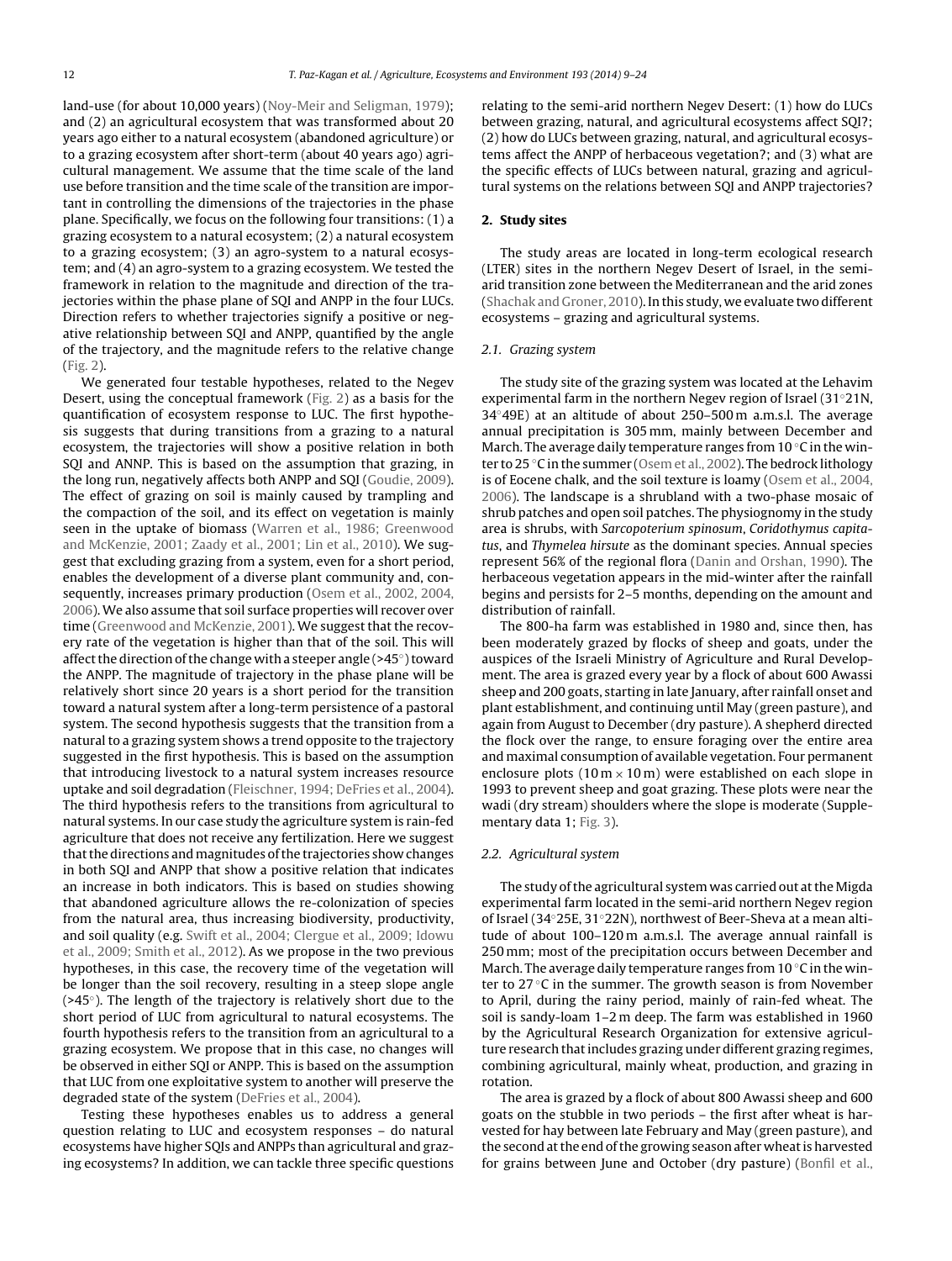<span id="page-4-0"></span>

Fig. 3. (A) Two main study sites in the northern Negev Desert with rainfall isohyets; (B) natural system - an abandoned field with no grazing at Migda Farm; (C) an agricultural wheat field with moderate grazing at Migda Farm; (D) a grazing system – abandoned field with moderate grazing at Migda Farm; and (E) a grazing system at the Lehavim study site along the north- and south-facing slopes.

[2004\).](#page-13-0) The grazing at the farm is managed by controlling the intensity, stocking density, flock size, and timing of herd introduction in the field. Three rain-fed fields were examined in this study: (1) an abandoned agricultural field in an area of 5 ha of mainly natural annual vegetation where no cultivation, fertilization, or grazing was performed; (2) an abandoned field with grazing in an area of 9.6 ha, mainly with annual vegetation with grazing, but with no cultivation or fertilization; and (3) a monoculture agro-pastoral (agricultural combined with grazing management in rotation) wheat field in an area of 9.5 ha, with cultivation but with no fertilization, and with moderate grazing between crop production seasons (Supplementary data 1; Fig. 3).

# 3. Methodology

## 3.1. Experimental design and sampling

The experiment was performed at the two above mentioned farms with different LUCs with four transitions. The sampling design in the grazing systems was based on the different grazing treatments and included five replicates of 1  $m<sup>2</sup>$ , randomly selected in each treatment: (A) a natural system along the south-facing slope with no grazing; (B) a grazing system along the south-facing slope with moderate grazing; (C) a natural system along the north-facing slope with no grazing; and (D) a grazing system along the north-facing slope with moderate grazing. The sampling in the agricultural system experiment farm included: (E) a natural system in an abandoned agricultural field with natural vegetation and no grazing; (F) a grazing system in an abandoned agricultural field with natural vegetation with grazing; and (G) an agro-system in the agro-pastoral wheat field with moderate grazing  $(n=35)$  replicates of 1  $m<sup>2</sup>$  quadrats). The sampling of the soil in each replicate included four soil samplings (four repeated measurements for each replicate). The sampling of the ANPP in each replicate included nine aboveground biomass samplings in a sub-quadrate of 33 cm<sup>2</sup> (nine repeated measurements for each quadrate).

## 3.2. Soil sampling processing and analysis

#### 3.2.1. Soil sampling and analysis

Soil samples were collected in late August of 2011, at a depth of 0–0.15 m, at the peak of the dry season. The sampling was conducted following a stratified random sampling based on an experimental design as mentioned above ( $n = 35$  replicate of 1 m<sup>2</sup> quadrats). In each replicate, four soil samples of 700 g were collected, for a total of 140 soil samples. All dry soil samples were transferred to the laboratory and were stored unopened until analysis. The Cornell Soil Health Test (CSHT) protocols were adopted for analyzing 14 physical, biological, and chemical soil properties [\(Idowu](#page-14-0) et [al.,](#page-14-0) [2008;](#page-14-0) [Schindelbeck](#page-14-0) et [al.,](#page-14-0) [2008;](#page-14-0) [Gugino](#page-14-0) et [al.,](#page-14-0) [2009\).](#page-14-0) The physical properties included soil texture (fractions of clay, silt, and sand), wet aggregate stability (AGG), available water content (AWC), surface hardness (SH), and hydraulic conductivity (HC). The biological properties included soil organic matter (SOM), potential active carbon (PAC), and root health (RH). The chemical properties included pH, electrical conductivity (EC), extractable phosphorus (P), extractable potassium (K), extractable ammonium (NH $_4$ <sup>+</sup>), and extractable nitrate ( $NO<sub>3</sub>$ ). All laboratory measurements were carried out with CSHT's standards. However, minor modifications were introduced due to the specific management practices, climatic regions, and available tools including: (1) wet aggregate stability that was measured by an aggregate stability kit [\(Herrick,](#page-13-0) [2000\);](#page-13-0)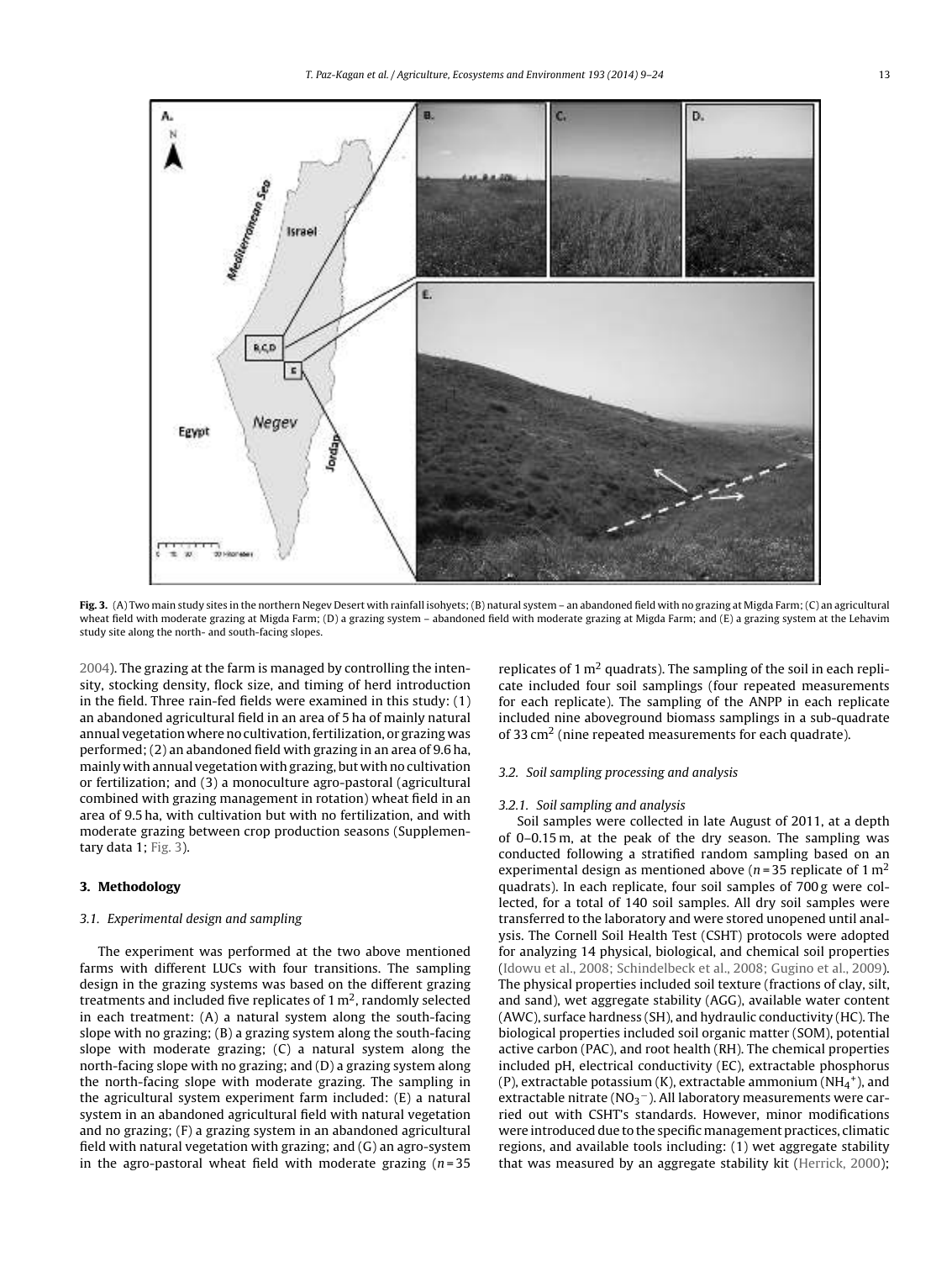<span id="page-5-0"></span>(2) available water content (AWC)) that indicated the soil moisture ([Black,](#page-13-0) [1965\);](#page-13-0) (3)  $NH_4^+$  and  $NO_3^-$  that was measured by potassium chloride extracts ([Stevenson,](#page-14-0) [2005\);](#page-14-0) and finally (4) hydraulic conductivity property that was measured by a mini-disk infiltrometer in the field ([Ankeny](#page-13-0) et [al.,](#page-13-0) [1991\).](#page-13-0) The soil texture, which is a composition of three fractions clay, silt, and sand, is not a quality variable and therefore is not included in the SQI. However since the soil texture contributes to the inherent soil quality and the characteristic of the soil is derived from soil forming processes; these characteristics are difficult to be changed through management.

#### 3.2.2. Soil quality index

Evaluation of the soil quality was carried out using the general approach of the soil quality indices, involving scoring functions for each of the above mentioned soil properties ([Andrews](#page-13-0) et [al.,](#page-13-0) [2004\).](#page-13-0) The scoring functions were defined in a simple nonlinear polynomial framework. Each soil property was transformed through a scoring algorithm into a unitless score (0–1) representing its quality in that system so that the scores may be combined to form a single value [\(Karlen](#page-14-0) et [al.,](#page-14-0) [1997,](#page-14-0) [2001,](#page-14-0) [2003;](#page-14-0) [Andrews](#page-14-0) et [al.,](#page-14-0) [2004\).](#page-14-0) The interpretation of the scoring function was then integrated into an index calculated by a principle component analysis (PCA)([Masto](#page-14-0) et [al.,](#page-14-0) [2007,](#page-14-0) [2008;](#page-14-0) [Bhardwaj](#page-14-0) et [al.,](#page-14-0) [2011\).](#page-14-0) The index values ranged from 0 to 1 where low values indicate poor soils while high values indicate healthy soils ([Gugino](#page-13-0) et [al.,](#page-13-0) [2009\).](#page-13-0)

The success and usefulness of this method depend mainly on setting the appropriate critical limits for individual soil properties. Threshold (optimum) values for each property can be obtained from a range of values measured in natural ecosystems and on the critical values from the literature, where soil functioning exhibits the potential soil functioning of the ecosystem [\(Glover](#page-13-0) et [al.,](#page-13-0) [2000;](#page-13-0) [Arshad](#page-13-0) [and](#page-13-0) [Martin,](#page-13-0) [2002\).](#page-13-0) After finalizing the thresholds, each soil property value was recorded by the different algorithms (scoring functions) to transform it to a unitless score Si, using the following equation ([Masto](#page-14-0) et [al.,](#page-14-0) [2007,](#page-14-0) [2008;](#page-14-0) [Kinoshita](#page-14-0) et [al.,](#page-14-0) [2012\):](#page-14-0)

$$
Si = (1 + e^{-b(x-a)})^{-1}
$$
 (1)

where  $x$  is the normally distributed soil property value,  $a$  is the baseline value of the soil property where the score equals 0.5 (inflection point) or the population mean of the natural ecosystems, and b is the slope tangent of the baseline curve. Three types of scoring functions were considered: (1) "more is better" – an upper asymptotic sigmoid curve (negative slope) that characterizes aggregation, residual water, soil organic matter, potential active carbon, ammonium, nitrate, and potassium; (2) "less is better" – a lower asymptote (positive slope) that characterizes root health and surface hardness; and (3) an optimum mid-point-Gaussian function that characterizes pH, EC, phosphorus, and hydraulic conductivity. The curve shapes were determined by the literature ([Glover](#page-13-0) et [al.,](#page-13-0) [2000;](#page-13-0) [Karlen](#page-13-0) et [al.,](#page-13-0) [2001,](#page-13-0) [2003;](#page-13-0) [Andrews](#page-13-0) et [al.,](#page-13-0) [2004;](#page-13-0) [Schindelbeck](#page-13-0) et [al.,](#page-13-0) [2008\).](#page-13-0) All the soil property scores were integrated from the previous stage into a single additive index value termed a Soil Quality Index (SQI) (Eq. 2). This value is considered to be an overall assessment of soil quality, reflecting the management practice effects on soil function [\(Masto](#page-14-0) et [al.,](#page-14-0) [2007,](#page-14-0) [2008\).](#page-14-0) To evaluate the index, the PCA statistical method, a common tool in chemometrics for data compression and information extraction, was used. A PCA finds the combinations of the soil's transformed properties that describe major trends in the data:

$$
SQL = \sum_{i=1}^{n} PWi \times Si
$$
 (2)

n

where PWi is the PCA weighing factor. Standardized PCAs of all (untransformed) data that differed significantly between treatments in the different LUCs were performed using the MATLAB

package [\(Wise](#page-15-0) et [al.,](#page-15-0) [2006\).](#page-15-0) The equation was normalized to get a maximum SQI with a score of one. Principal components (PCs) with eigenvalues higher than 1 that explained at least 5% of the variation of the data were examined [\(Andrews](#page-13-0) et [al.,](#page-13-0) [2002;](#page-13-0) [Masto](#page-13-0) et [al.,](#page-13-0) [2008\).](#page-13-0) Under a particular PC, only the variables with high factor loading were retained for soil quality index. High factor loading was defined as having an absolute value within 20% of the highest factor loading. When more than one variable was retained under a single PC, a multivariate correlation was employed to determine if the variables could be considered redundant  $(R > 0.8)$  and, therefore, eliminated from the SQI. If the highly loaded factors were not correlated, then each was considered important and, thus, retained in the SQI. Among well-correlated variables, the variable with the highest factor loading (absolute value) was chosen for the SQI. Each PC explained a certain amount of variation (percent) in the total dataset, and this percentage provided the weight for the variables chosen under a given PC.

#### 3.2.3. Aboveground net primary productivity

The net primary herbaceous production provides a comprehensive evaluation of the ecosystem state, including measures of changes in ecosystem response to LUC [\(Running](#page-14-0) [and](#page-14-0) [Coughl,](#page-14-0) [1988;](#page-14-0) [Running](#page-14-0) et [al.,](#page-14-0) [1995,](#page-14-0) [2004;](#page-14-0) [Carter,](#page-14-0) [2002;](#page-14-0) [TurHorst](#page-14-0) [and](#page-14-0) [Munguia,](#page-14-0) [2008\).](#page-14-0) In the Negev, net primary herbaceous production can be determined by annual ANPP accumulation ([Running](#page-14-0) [and](#page-14-0) [Coughl,](#page-14-0) [1988;](#page-14-0) [Houghton,](#page-14-0) [1991,](#page-14-0) [2005;](#page-14-0) [Fabricius](#page-14-0) et [al.,](#page-14-0) [2003;](#page-14-0) [DeJong](#page-14-0) [and](#page-14-0) [Jetten,](#page-14-0) [2007\).](#page-14-0) ANPP was estimated as the annual maximum plant biomass accumulation. Plant biomass was measured by quantifying the peak dry mass of plants per unit area in each treatment. Herbaceous vegetation aboveground biomass samples were collected three times during the peak of the growing season (April) in the years 2010, 2011, and 2012. The sampling was conducted in a stratified random method based on the experimental design. All the replicates were harvested in 0.33  $m<sup>2</sup>$ sub-quadrats (nine repeated measurements for each quadrate); the total number of samples was 315 of aboveground biomass per year. The aboveground plant biomass was weighed, after a 48 h oven drying (75 $\degree$ C). The ANPP values recorded by the algorithm of the "more is better" upper asymptotic sigmoid curve (Eq. 1) were transformed to unitless scores ([Masto](#page-14-0) et [al.,](#page-14-0) [2007,](#page-14-0) [2008\).](#page-14-0) The transformation of ANPP enables us to evaluate the relations between SQI and ANPP in the different LUCs in the same units.

#### 3.3. Relation between SQI and ANPP

To evaluate the magnitude of the ecosystem response to LUC, we used a change detection technique based on the trajectories of the two biophysical indicators, i.e., the scores of SQI and ANPP. Each measurement of these indicators is represented by a point in a two-dimensional phase space. It produces two outputs – change magnitude and change direction. As illustrated in [Fig.](#page-2-0) 2, the magnitude of the change ( $\Delta$ MG) is computed by the Euclidean distance of a vector between the indicators, the initial (reference) state  $(S_1)$ and the observation (target) state  $(S_2)$ :

$$
\Delta MG = \sqrt{(SQL1_{S_1} - ANDPI_{S_1})^2 + (SQL2_{S_2} - ANDP2_{S_2})^2}
$$
 (3)

A threshold, in terms of 1 standard deviation from the mean of the change, is defined for the magnitude values to distinguish between changed and unchanged trends. The direction of the change is computed by the angle  $(\theta)$  of the change vector (Eq. 4):

$$
\tan \theta = \frac{\text{ANPP2}_{S2} - \text{ANPP1}_{S1}}{\text{SQL}_{S2} - \text{SQL}_{S1}}
$$
(4)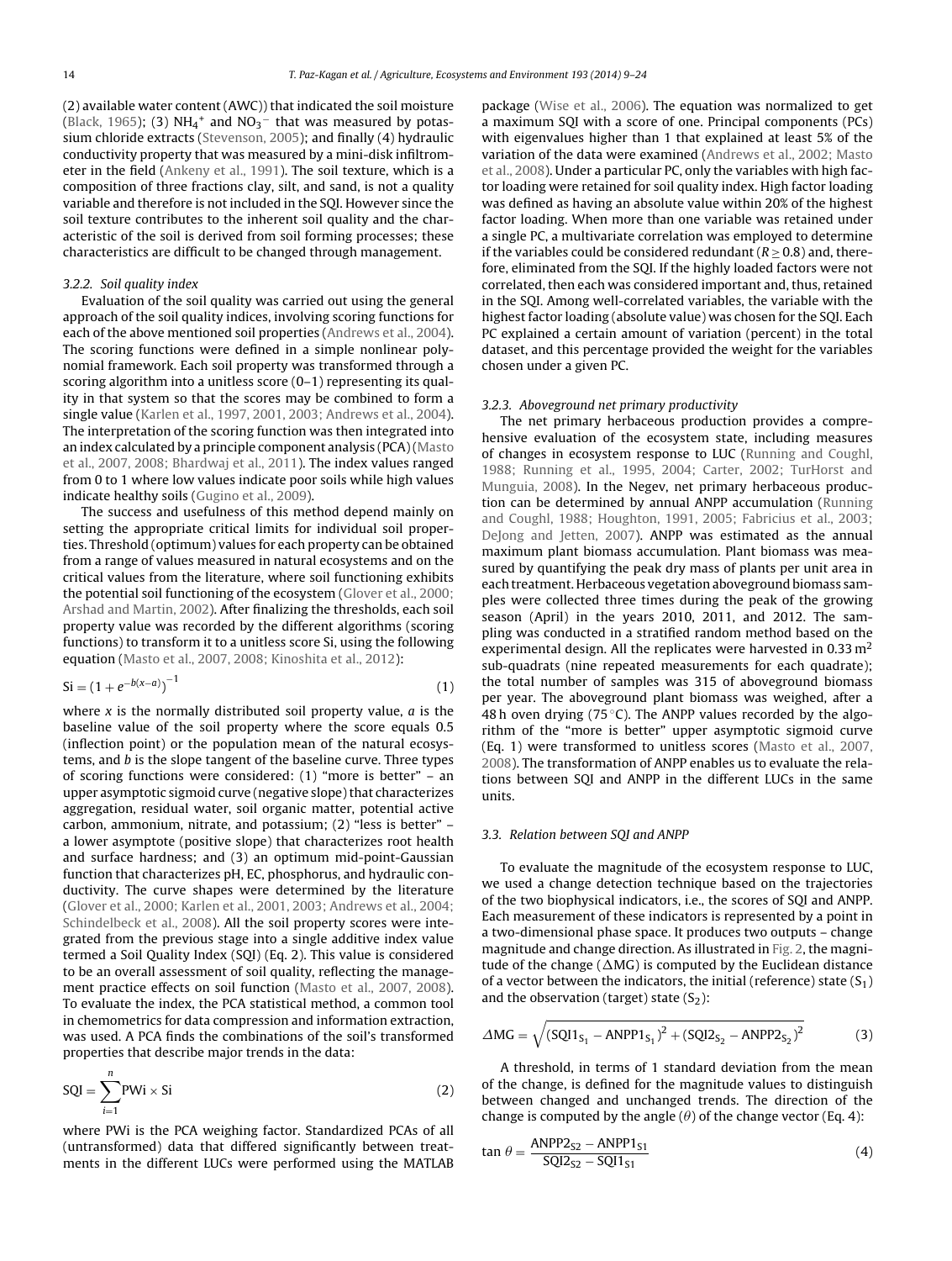<span id="page-6-0"></span>Due to its two output products, change magnitude and direction, this procedure enables us to quantify the different trajectories for the four LUCs and their ecosystem responses.

# 3.4. Statistical analyses

Analyses of variances for all parameters were tested using: (1) a General Linear Model (GLM) analysis of random effect (nested analysis of variance (AVOVA)); and (2) a one-way ANOVA for the average for each replicate ( $n = 35$ ) and the separation of means was subjected to a Tukey test for significant difference. A Pearson correlation coefficients analysis was conducted to identify relationships between the measured soil properties. The statistical analysis was performed with STATISTICA Version 10, 2011 software. The soil quality transformation and indices (PCA, regression equations, scoring functions) were performed in MATLAB Version 7, 2011 software with a PLS toolbox (EIGENVACTOR research) and using Microsoft Excel packages. Soil quality indicators, soil quality indices, and primary productivity were tested for their level of significance at  $p = 0.05$  between treatments.

## 4. Results

## 4.1. Soil quality

Table 1 shows the result of the LUC from a grazing system to a natural system (excluding grazing) on the north- and south-facing slopes for the physical, biological, and chemical soil properties. The transition from a grazing to a natural system showed significant differences between treatments in most of the soil properties, except root health,  $NO_3^-$ , and silt content. These differences are a combination of aspect and management effects. The results of the transition from a grazing system on the north- and south-facing slopes to a natural system show significant increases in the SH, PAC, pH, and potassium (Table 1). Additionally, a significant reduction in HC was observed in both slopes. However, the NH<sub>4</sub><sup>+</sup> and NO<sub>3</sub><sup>-</sup> did not respond to the transition from a grazing to a natural system. These results of NH $_4\mathrm{^+}$  and NO $_3$  are consistent with previous studies ([Rietkerk](#page-14-0) et [al.,](#page-14-0) [2000;](#page-14-0) [Lin](#page-14-0) et [al.,](#page-14-0) [2010;](#page-14-0) [Segoli](#page-14-0) et [al.,](#page-14-0) [2012b\).](#page-14-0) In addition, the results show that the south-facing slope has significantly lower NH<sup>4</sup> + , potassium, and EC values than the north-facing slope.

The supplementary data 2 represents the Pearson correlation coefficients for the measured soil quality properties in the grazing system. The soil properties interacted among themselves. Soil properties with significant correlations ( $R \ge 0.5$ ) or with high coefficient correlations ( $R \ge 0.8$ ) are marked in bold in the supplementary data 2. The SH and HC show a high negative Pearson correlation  $(R = -0.81)$ .

[Table](#page-7-0) 2 shows the results of the LUC in the different treatments in the agricultural systems for the physical, biological, and chemical soil properties. There are significant differences between all treatments in most of the soil properties, except for root health and silt content. In the transition from a natural to a grazing treatment, the results show significant increases in AWC, SOM, EC,  $NO_3^-$ , and potassium. On the other hand, significant reductions in the soil indicators NH<sub>4</sub><sup>+</sup> and pH were found in the grazing treatment. In the transition from the agricultural to the natural treatment, significant increases in AGG, SH, and potassium was observed. On the other hand, significant reductions in the soil properties of AWC, HC, NH<sub>4</sub><sup>+</sup>, and NO<sub>3</sub><sup>-</sup> were found from the agricultural to the natural treatment. In the transition from the agricultural to the grazing treatment, the results show significant increases in the soil properties of AWC, SH, SOM, EC, potassium, and phosphorus. On the other hand, significant reductions in HC, PAC, pH, and  $NH_4$ <sup>+</sup> were observed.

| Silt(%)<br>$\pm$ 1.41 <sup>a</sup><br>48.38<br>Sand <sub>(%)</sub><br>±2.22 <sup>a</sup><br>35.87<br>Natural system<br>No grazing<br>Treatments |                          |                       |                         |                     |                         |                          |                     |                         |                            |                            |                                |                                |                        |                         |
|-------------------------------------------------------------------------------------------------------------------------------------------------|--------------------------|-----------------------|-------------------------|---------------------|-------------------------|--------------------------|---------------------|-------------------------|----------------------------|----------------------------|--------------------------------|--------------------------------|------------------------|-------------------------|
|                                                                                                                                                 | Clay(%)                  | $(1 - 6)$<br>AGG      | (m/m)<br>AWC            | SH (psi)            | (mm/h)<br>HC            | SOM (%)                  | (ppm)<br>PAC        | RH (1-9)                | Fld                        | (dS/m)<br>EC               | (mg/kg)<br>N(NH <sub>4</sub> ) | (m1/kg)<br>N(NO <sub>3</sub> ) | (mg/kg)                | (mg/kg)                 |
|                                                                                                                                                 | 15.75                    | 4.21                  | $\overline{131}$        | 295.78              | 0.14                    | 6.43                     | 597.92              | 23                      | 7,088                      | 0.858                      | 71.72                          | 8.465                          | 14.18                  | 10.96                   |
| northern                                                                                                                                        | ±0.96 <sup>a</sup>       | $\pm 0.33^{b}$        | $\pm 0.13$ <sup>a</sup> | ±10.41 <sup>a</sup> | $_{+0.04}$              | $\pm 0.51$ <sup>ab</sup> | ±75.77 <sup>a</sup> | $\pm 0.44$ <sup>a</sup> | $\pm$ 0.11 <sup>a</sup>    | $\pm 0.12^a$               | ±11.06 <sup>a</sup>            | ±3.05 <sup>a</sup>             | ±6.53 <sup>a</sup>     | $\pm 2.65$ <sup>a</sup> |
| slope                                                                                                                                           |                          |                       |                         |                     |                         |                          |                     |                         |                            |                            |                                |                                |                        |                         |
| 47.68<br>34.74<br>Grazing system                                                                                                                | 17.57                    | 4.63                  | 1.23                    | 279.06              | 0.34                    | 5.81                     | 460.87              | 2.25                    | 6.95                       | 0.82                       | 79.61                          | 10.36                          | 8.25                   | 9.06                    |
| ±0.99a<br>$\pm 1.59$ <sup>a</sup><br>northern<br>Grazing                                                                                        | $\pm 2.58$ <sup>ab</sup> | $\pm 0.34^a$          | $\pm 0.12^a$            | ±16.2 <sup>b</sup>  | $\pm 0.04$ <sup>a</sup> | $\pm 0.83b$              | ±60.1 <sup>b</sup>  | ±0.58 <sup>a</sup>      | $\pm 0.09^{\rm b}$         | $_{\pm 0.09}$ <sup>a</sup> | ±11.36 <sup>a</sup>            | $\pm 4.59$ <sup>a</sup>        | $\pm 3.5^{\mathrm{b}}$ | ±2.31 <sup>a</sup>      |
| 49.46<br>31.34<br>Natural system<br>slope                                                                                                       | 19.20                    | 4.76                  | 1.36                    | 288.89              | 0.08                    | 6.59                     | 588.09              | r.                      | 7.02                       | 0.66                       | 57.51                          | 8.14                           | 11.01                  | 8.71                    |
| ±25.5 <sup>a</sup><br>$\pm 0.95^{\mathrm{b}}$<br>No grazing                                                                                     | $\pm 2.16^{\circ}$       | $\pm 0.22^{\rm a}$    | G<br>$\pm 0.1$          | ±13.54 <sup>a</sup> | $\pm 0.016$             | ±0.62 <sup>a</sup>       | ±64.1 <sup>a</sup>  | $\pm 0.4$ <sup>a</sup>  | $_{\pm 0.06^{\mathrm{a}}}$ | ±0.04 <sup>b</sup>         | $\pm$ 11.03 <sup>b</sup>       | $\pm 1.88$ <sup>a</sup>        | ±3.16 <sup>a</sup>     | ±1.03 <sup>b</sup>      |
| southern<br>slope                                                                                                                               |                          |                       |                         |                     |                         |                          |                     |                         |                            |                            |                                |                                |                        |                         |
| 46.98ª<br>33.62<br>Grazing system                                                                                                               | 19.40                    | 4.75                  | 1.05                    | 244.35              | 0.21                    | 6.01                     | 466.65              | 2.75                    | 6.97                       | 0.68                       | 51.39                          | 8.26                           | 8.69                   | 7.96                    |
| ±2.30<br>$\pm 2.24$ <sup>ab</sup><br>Grazing                                                                                                    | $\pm 0.89^{\mathrm{b}}$  | $_{\pm 0.26^{\circ}}$ | ჭ<br>$\pm 0.1$          | ±29.27 <sup>b</sup> | $\pm 0.03^{\mathrm{b}}$ | $\pm 0.97^{\rm b}$       | $\pm 82.01^{b}$     | ±0.55 <sup>a</sup>      | $\pm 0.05^{\circ}$         | ±0.05 <sup>b</sup>         | $\pm 9.28^{b}$                 | ±1.54 <sup>a</sup>             | $\pm 3.1^{\mathrm{b}}$ | ±1.41 <sup>b</sup>      |
| southern<br>slope                                                                                                                               |                          |                       |                         |                     |                         |                          |                     |                         |                            |                            |                                |                                |                        |                         |
| <b>S</b><br>$-0.01$<br>$p < \alpha$                                                                                                             | 0.01                     | 50.01                 | $-0.05$                 | 50.01               | 50.01                   | 50.01                    | 50.01               | SN                      | 50.01                      | 0.05                       | 50.01                          | <b>SN</b>                      | 0.05                   | $-0.01$                 |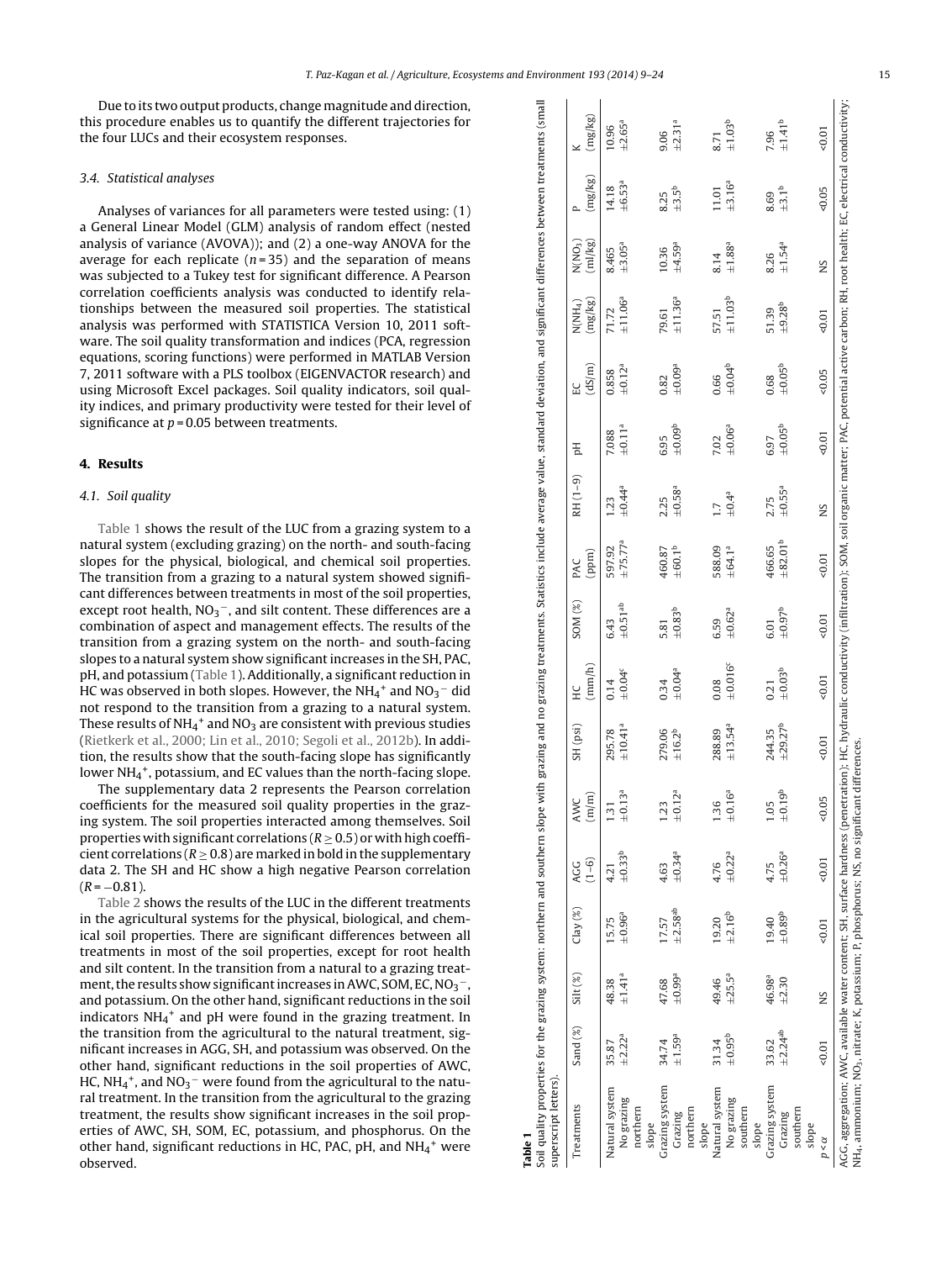<span id="page-7-0"></span>

| Treatments                              | Sand (%)                    | Silt(%)                          | $\text{Clay}\left(\%\right)$    | $(1 - 6)$<br>AGG           | AWC<br>$\frac{m(m)}{m}$         | SH (psi)                            | m m/h<br>$\exists$              | SOM(%)                     | (ppm)<br>DAC                 | RH (1-9)                         | ЪH                             | (dS/m)<br>닢                     | mg/kg)<br>N(NH <sub>4</sub>                    | (mi/kg)<br>V(NO3                            | mg/kg)                           | mg/kg                       |
|-----------------------------------------|-----------------------------|----------------------------------|---------------------------------|----------------------------|---------------------------------|-------------------------------------|---------------------------------|----------------------------|------------------------------|----------------------------------|--------------------------------|---------------------------------|------------------------------------------------|---------------------------------------------|----------------------------------|-----------------------------|
| Natural system<br>abandoned<br>field no | ±1.34 <sup>a</sup><br>49.12 | $\pm 1.09$ <sup>a</sup><br>37.08 | $\pm 0.44^c$<br>13.8            | ±0.19 <sup>a</sup><br>2.87 | $\pm 0.16^{\circ}$<br>2.29      | ±4.16 <sup>a</sup><br>311.9         | $\pm 0.05^{\mathrm{b}}$<br>0.14 | ±1.05 <sup>b</sup><br>3.96 | ±60.2 <sup>a</sup><br>545.92 | $\pm 0.31$ <sup>a</sup>          | $\pm 0.08^\mathrm{a}$<br>7.14  | $\pm 0.12$ <sup>t</sup><br>0.73 | ±10.79 <sup>b</sup><br>26.4                    | $\pm 6.03b$<br>8.68                         | $\pm 3.35$ <sup>ab</sup><br>8.72 | ±3.01 <sup>b</sup><br>16.93 |
| Agro system<br>grazing                  | 44.32                       | 38.68                            | 17.0                            | 2.33                       | 2.62                            | $265.89$<br>$\pm 12.9$ <sup>b</sup> | 0.58                            | 3.21                       | 564.55<br>±64.2ª             | 2.3                              | $7.06$<br>$+0.09$ <sup>a</sup> | 0.89                            |                                                |                                             | 8.14                             | 10.63                       |
| Grazing system                          | $\pm 1.14^b$<br>39.52       | $\pm 1.95$ <sup>a</sup><br>38.08 | $\pm 1.01^{\mathrm{b}}$<br>22.4 | $\pm 0.21^{\rm b}$<br>2.77 | $\pm 0.06^{\mathrm{b}}$<br>3.18 | 306.182                             | $\pm 0.07^{\rm a}$<br>0.22      | $\pm 0.14^{b}$<br>7.38     | 456.52                       | $_{2.7}^{\pm 0.47^{\mathrm{a}}}$ | 7.01                           | $\pm 0.12^{b}$<br>1.04          | $43.188$<br>$\pm 10.1$ <sup>a</sup><br>$17.73$ | $31.43$<br>$\pm 11.7$ <sup>a</sup><br>24.63 | $\pm 1.47^{\rm b}$<br>14.2       | $\pm 6.52^c$<br>34.72       |
| abandoned<br>field with                 | $\pm 4.15$ <sup>c</sup>     | $\pm$ 3.11 <sup>a</sup>          | ±2.88 <sup>a</sup>              | $\pm 0.26^{\rm a}$         | $\pm 0.19$ <sup>a</sup>         | $\pm 8.43^{\rm a}$                  | $_{\pm 0.07^{\mathrm{b}}}$      | $\pm$ 1.21 <sup>a</sup>    | ±53.2 <sup>b</sup>           | ±0.47 <sup>a</sup>               | $\pm 0.1$ <sup>b</sup>         | $\pm 0.114$ <sup>a</sup>        | ±9.68 <sup>c</sup>                             | ±7.93 <sup>a</sup>                          | ±4.52 <sup>a</sup>               | ±11.26 <sup>a</sup>         |
| grazing<br>$p < \alpha$                 | $-0.01$                     | <b>NS</b>                        | $-0.01$                         | 50.01                      | $-0.05$                         | 50.01                               | 50.01                           | 50.01                      | 50.01                        | š                                | 50.01                          | 50.01                           | 0.05                                           | 0.01                                        | 50.01                            | 50.01                       |

The supplementary data 3 represents the Pearson correlation coefficients for the measured soil properties in the agricultural system. The results that represent soil properties with significant correlations ( $R \ge 0.5$ ) or with high coefficient correlations ( $R \ge 0.8$ ) are marked in bold. A positive correlation was found between AWC and SH.

The radar diagrams in [Fig.](#page-8-0) 4 demonstrate the soil quality scoring (normalized between 0 and 1) of the different soil properties. The radar diagrams impress the soil quality scoring values. The enveloping lines represent the soil treatments, enabling us to compare among them with respect to each soil property. [Fig.](#page-8-0) 4A shows the changes in most of the soil properties (not including texture) in the grazing system. The results show that grazing in both slopes changes most of the biological indicator's lines toward the origin, therefore resulting low quality. On the other hand, the physical indicator's lines against the origin display higher soil quality in the grazing treatments in both slopes. The soil trampling causes changes in the SH and HC. The radar diagram in [Fig.](#page-8-0) 4B shows the changes in the quality for each soil property in the agricultural system. The results show that the natural system has higher soil quality values in AWC, HC, AGG, and phosphorus.

#### 4.2. Integration into soil quality index

The indices were developed from the results of the transformed scoring of soil properties for the LUCs. In the grazing system, the RH and the  $NO<sub>3</sub>$ <sup>-</sup> did not show significant differences between treatments; therefore, they were excluded from the PCA ([Table](#page-6-0) 1). The first three PCs had eigenvalues > 1 and were included in the PCA with a total cumulative variance of 79.6% in PC 1-3 [\(Table](#page-8-0) 3). The highly weighted variables under PC-1 were AWC, SH, SOM, PAC, NH<sub>4</sub><sup>+</sup>, pH, EC, phosphorus, and potassium. AGG had the highest weighted variables under PC-2. HC had the highest weighted variables under PC-3. Weights for selected soil properties were determined by the percentage of variation in the dataset explained by the first three PCs. Soil quality was calculated using a weighing factor for each, scoring soil properties according to Eq. [\(2\).](#page-5-0) The SQI results of the grazing system are presented in [Fig.](#page-9-0) 5, stratified by the physical, biological, and chemical soil properties. The scores of the SQI in the grazing system in the north- and south-facing slopes are 0.61 and 0.54, respectively. The scores of the SQI with no grazing in the north- and south-facing slopes are 0.70 and 0.67, respectively, and are significantly higher than the grazing land-use  $(F_{(3,76)} = 21.55; p \le 0.01).$ 

In the agricultural system, the RH did not show significant differences between treatments; therefore, it was not included in the PCA (Table 2). The first three PCs had eigenvalues > 1 and were included in the PCA that resulted in a cumulative variance of 76.14% in PC 1-3 [\(Table](#page-8-0) 4). The highly weighted variables under PC-1 were AGG, AWC, SH, PAC,  $NH_4^+$ , pH,  $NO_3^-$ , and potassium. The transformed data in PC-1 were correlated between themselves in the SH and AWC with a high correlation coefficient  $(R = 0.8)$ ; therefore, the AWC was excluded from SQI (supplementary data 3). The weight for AWC was decided as factor loadings. Phosphorus had the highest weighted variables under PC-2, while SOM, HC, and EC had the highest weighted variables under PC-3. As before, the transformed data in PC-2-3 were not correlated among themselves and were all included in the PCA. Weights for selected soil properties were determined by the percentage of variation in the dataset explained by the first three PCs. The SQI results of the agricultural system are presented in [Fig.](#page-9-0) 5, stratified by the physical, biological, and chemical soil properties. The natural system score is 0.66. The score of the wheat field (agro-system) is 0.67. The grazing system score is 0.54 and is significantly lower than the natural and agro system  $(F_{(2,57)} = 68.21; p \le 0.01).$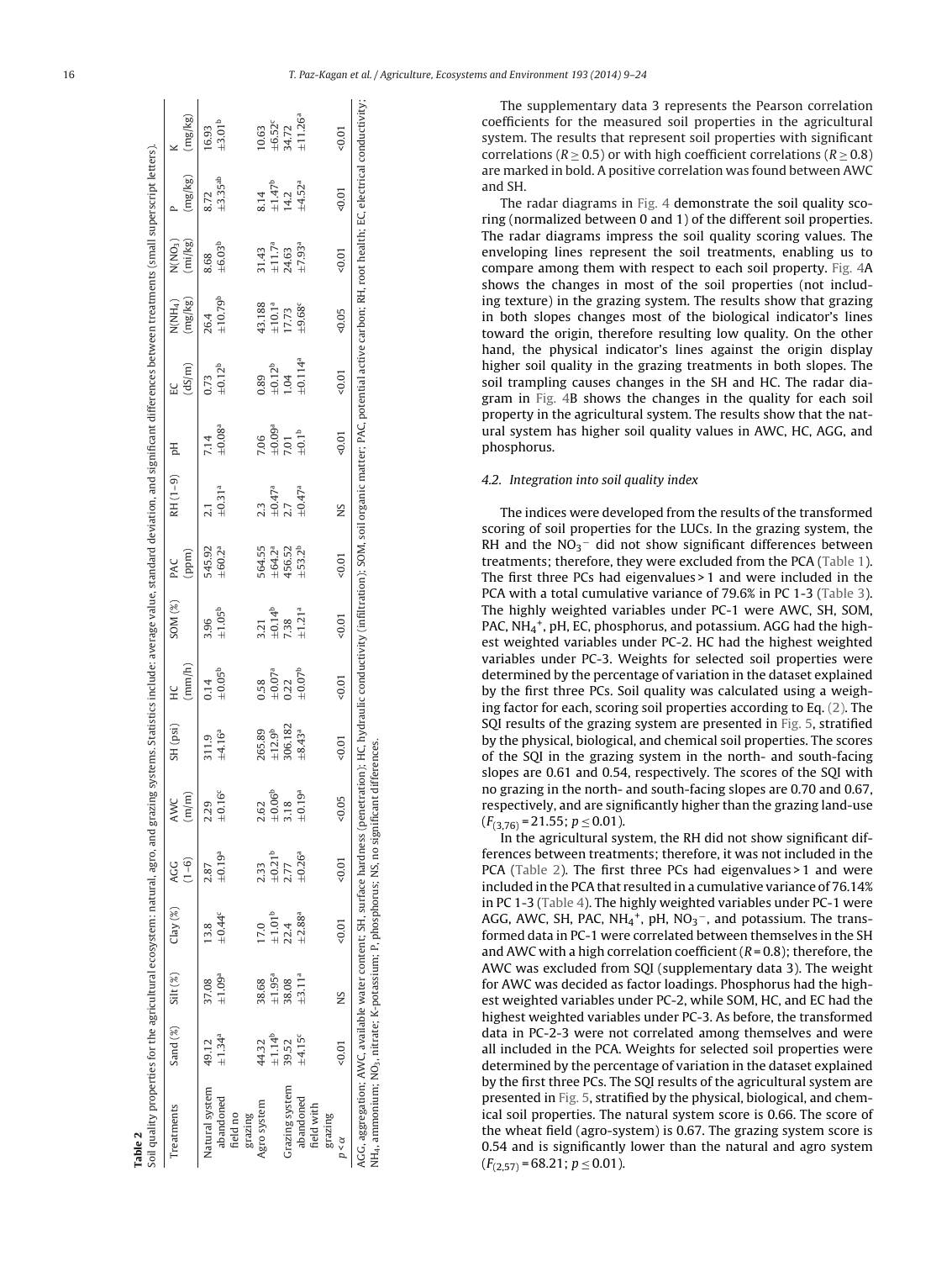<span id="page-8-0"></span>

Fig. 4. Radar plot of soil quality index scoring normalized between 0 and 1: (A) a grazing system with different treatments (south- and north-facing slopes of natural and grazing systems); (B) an agricultural system with different treatments (natural, grazing, and agro-systems). AGG, aggregation; AWC, available water content; SH, surface hardness (penetration); HC, hydraulic conductivity (infiltration); SOM, soil organic matter; PAC, potential active carbon; RH, root health; EC, electric conductivity; NH<sub>4</sub>, ammonium; NO<sub>3</sub>, nitrate; K, potassium; P, phosphorus; NS, no significant differences.

## Table 3

Results of principal component (PC) analysis of soil properties in the grazing system. Bold values indicate eigenvalues, variance, and cumulative variance corresponding to the PCs examined for the index. Bold and underlined values indicate underlined factors corresponding to the indicators included in the indices. Bold values indicate high multivariate correlations under a single PC that were, therefore, eliminated from the SQI.

|                           | Scores on PC 1 (48.14%)                                                               | Scores on PC 2 (17.47%) | Scores on PC 3 (13.53%) |
|---------------------------|---------------------------------------------------------------------------------------|-------------------------|-------------------------|
| Eigenvalue                | 3.85                                                                                  | 1.39                    | 1.08                    |
| Variance                  | 48.14                                                                                 | 17.33                   | 13.53                   |
| Cumulative variance       | 48.14                                                                                 | 64.47                   | 79.6                    |
| $AGG(1-6)$                | 2.11                                                                                  | 5.32                    | $-3.46$                 |
| AWC(m/m)                  | $-3.35$                                                                               | 0.36                    | $-1.69$                 |
| SH (psi)                  | 7.58                                                                                  | $-5.48$                 | $-6.89$                 |
| HC(mm/h)                  | 1.55                                                                                  | $-3.69$                 | 7.07                    |
| SOM(%)                    |                                                                                       | 1.01                    | $-0.77$                 |
| PAC (ppm)                 |                                                                                       | 2.72                    | 0.79                    |
| pH                        |                                                                                       | 0.13                    | 0.11                    |
| $EC$ (dS/m)               |                                                                                       | 2.51                    | 3.02                    |
| $NH_4$ <sup>+</sup> (ppm) |                                                                                       | 1.02                    | 0.42                    |
| K(mg/kg)                  |                                                                                       | $-0.77$                 | 0.97                    |
| P(mg/kg)                  | $\frac{-7.62}{-6.05}$ $\frac{-6.12}{9.21}$ $\frac{-7.32}{-5.16}$ $\frac{-5.16}{8.32}$ | 1.15                    | 2.02                    |

AGG, aggregation; AWC, available water content; SH, surface hardness (penetration); HC, hydraulic conductivity (infiltration); SOM, soil organic matter; PAC, potential active carbon; RH, root health; EC, electrical conductivity; NH4, ammonium; NH3, nitrate, K, potassium; and P, phosphorus.

#### Table 4

Results of principal component (PC) analysis of soil properties in the agricultural system. Bold values indicate eigenvalues, variance, and cumulative variance corresponding to the PCs examined for the index. Bold and underlined values indicate underlined factors corresponding to the indicators included in the indices. Bold values indicate high multivariate correlations under a single PC that were, therefore, eliminated from the SQI.

|                     | Scores on PC 1 (40.88%) | Scores on PC 2 (19.26%) | Scores on PC 3 (16.29%) |
|---------------------|-------------------------|-------------------------|-------------------------|
| Eigenvalue          | 2.45                    | 1.16                    | 1.01                    |
| Variance            | 40.88                   | 19.26                   | 16.29                   |
| Cumulative variance | 40.88                   | 60.14                   | 76.14                   |
| $AGG(1-6)$          | $-7.45$                 | $-2.4$                  | 0.01                    |
| AWC(m/m)            | 4.03                    | $-1.9$                  | 2.02                    |
| SH(psi)             | 4.87                    | 3.68                    | 4.29                    |
| $HC \, (mm/h)$      | $-3.9$                  | 4.19                    | $-4.85$                 |
| SOM(%)              | $-0.89$                 | $-3.09$                 | $-4.60$                 |
| PAC(ppm)            | $-6.15$                 | $-1.20$                 | 4.65                    |
| pH                  | 5.90                    | 4.51                    | $-1.66$                 |
| $EC$ (dS/m)         | 3.07                    | 0.09                    | 3.105                   |
| $NH_4^+$ (mg/kg)    | 3.01                    | $-1.16$                 | 0.67                    |
| $NO3$ (mg/kg)       | 4.80                    | $-3.28$                 | 1.28                    |
| K(mg/kg)            | $-0.69$                 | $-4.29$                 | $-0.64$                 |
| P(mg/kg)            | $-6.57$                 | 4.95                    | 1.94                    |

AGG, aggregation; AWC, available water content; SH, surface hardness (penetration); HC, hydraulic conductivity (infiltration); SOM, soil organic matter; PAC, potential active carbon; RH, root health; EC, electrical conductivity; NH4, ammonium; NH3, nitrate, K, potassium; and P, phosphorus.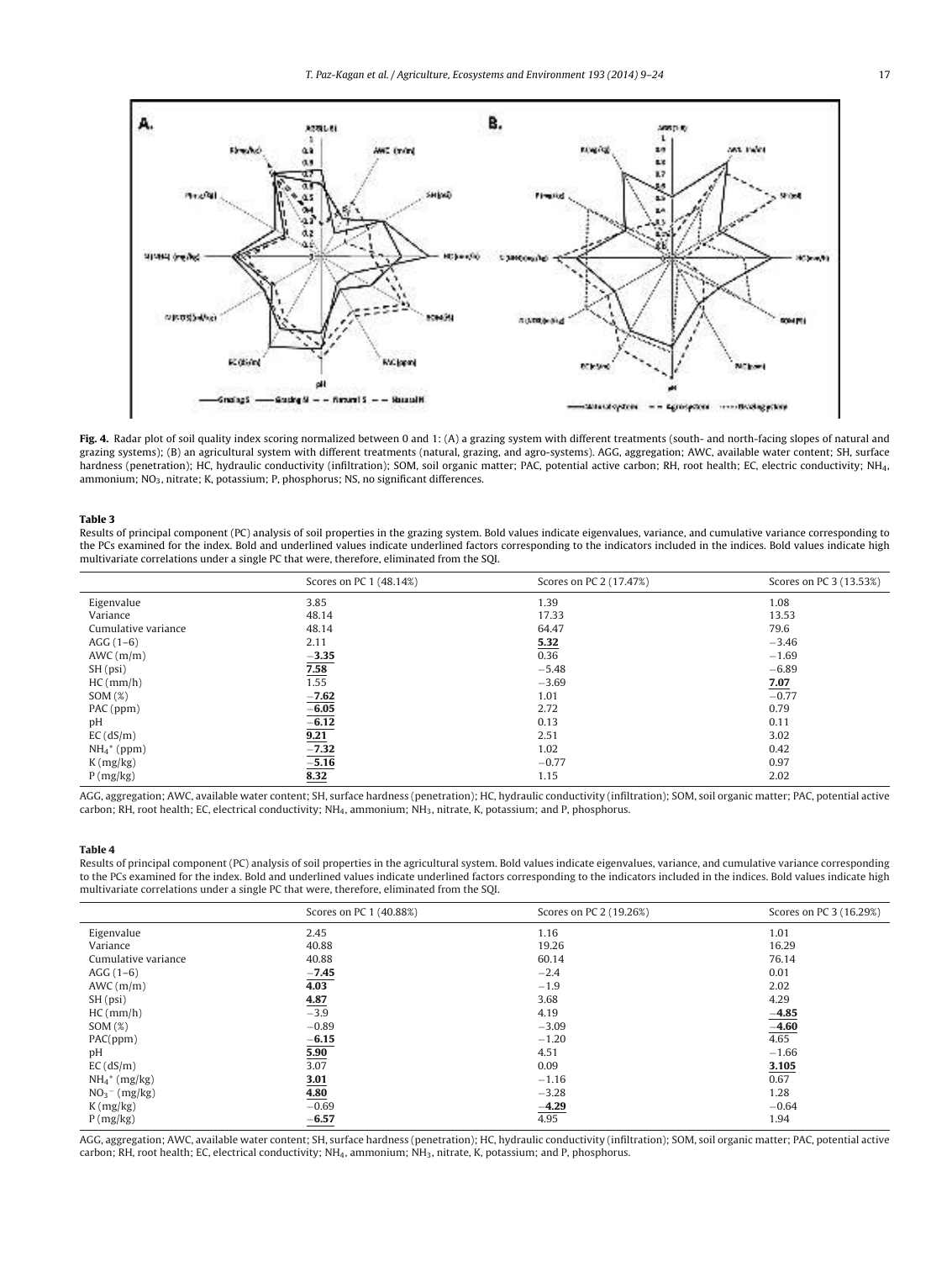<span id="page-9-0"></span>

Fig. 5. Soil quality index (SQI) in the grazing and agricultural systems by the physical, chemical and biological scoring transformed data. The evaluation of the four transitions in the semi-arid area: transitions from a grazing to a natural system in the north- and south-facing slope; transitions from a natural system to a grazing system; transitions from an agro-system to a natural system; and transitions from an agro-system to a grazing system.

#### 4.3. Aboveground net primary productivity

The results of the aboveground herbaceous biomass in the grazing and agricultural systems show significant differences  $(F_{(3,180)} = 45.37; p < 0.01$  and  $F_{(2,135)} = 55.5; p < 0.01$ , respectively) between the LUCs ([Fig.](#page-10-0) 6). Significantly higher ANPP was found in the natural system in the north-facing slope in all years (2010–2012) than in the grazing system (from an average for all year's ANPP of 323.5–201.3 mg/m<sup>2</sup>, respectively). In the natural system, on the south-facing slope, significantly higher biomass was found than in the grazing system only in the year 2010. No significant change was found in the years 2011–2012 (from an average for all year's ANPP of 206.7–160.9 mg/m<sup>2</sup>, respectively). Additionally, significant differences were found between the south- and north-facing slopes.

In the transition from the agro- to the natural system, no significant differences were found in ANPP in the years 2010–2012 (from an average for all years of 300.1–280.3 mg/m<sup>2</sup>, respectively). In the transition from the natural to the grazing system, significant differences were found in the ANPP in the years 2010–2012 (from an average for all years of 280.3-164.4 mg/m<sup>2</sup>, respectively). In the transition from the agro- to the grazing system, significant differences were found in the ANPP in the years 2010–2012 (from an average for all years of 300.1–164.4  $\rm mg/m^2$ , respectively).

## 4.4. Correlation between SQI and ANPP

The scatter plot in [Fig.](#page-11-0) 7 demonstrates the correlation between the transformed SQI and ANPP results in the different LUCs. A significant correlation between SQI and ANPP was found in the grazing system ( $R^2$  = 0.70;  $p < 0.05$ ) in the north- and south-facing slopes ([Fig.](#page-11-0) 7A). Additionally, in the agricultural system, a significant correlation between SQI and ANPP was found ( $R^2$  = 0.85;  $p$  < 0.05) [\(Fig.](#page-11-0) 7B). The transition from the grazing to the natural system caused an improvement in SQI and ANPP ([Fig.](#page-11-0) 7A–B). In the agricultural system, the transition from the natural and the agrosystem to the grazing system caused a reduction in SQI and ANPP [\(Fig.](#page-11-0) 7B). The transition from an agro-system to a natural system showed no significant differences.

#### 5. Discussion

Ecosystem responses to LUC occur worldwide over a wide range of spatial and temporal scales ([DeFries](#page-13-0) et [al.,](#page-13-0) [2004;](#page-13-0) [Cardille](#page-13-0) [and](#page-13-0) [Lambois,](#page-13-0) [2009\).](#page-13-0) Several studies have suggested that in the large scale, the LUC of natural systems to human-controlled ecosystems generated a new era, the Anthropocene, in which human beings are changing the earth system [\(Steffen](#page-14-0) et [al.,](#page-14-0) [2007\).](#page-14-0) Traditionally, studies in ecosystem science have emphasized alternation and state change in natural ecosystems ([Pickett](#page-14-0) [and](#page-14-0) [Cadenasso,](#page-14-0) [1995\).](#page-14-0) Given the important role that LUC by humans plays in the modulation of the biosphere, ecosystem science should shift its focus from alternation within natural ecosystems to transitions between ecosystems. Ecosystem responses to LUC include biological diversity and biogeochemical, hydrological, and climatic responses that are linked ([DeFries](#page-13-0) et [al.,](#page-13-0) [2004;](#page-13-0) [Potschin,](#page-13-0) [2009\).](#page-13-0) To cope with the suggested paradigm shift in ecosystem studies, we constructed an ecosystem-response-to-LUC framework that incorporates changes both in the soil state (soil quality) and the vegetation state (net primary production) in order to portray LUC dynamics [\(Figs.](#page-2-0) 1 and 2).

#### 5.1. Ecosystem responses to land-use change (LUC) in the Negev

[Fig.](#page-11-0) 8 summarizes ecosystem responses to LUC in the Negev using the integrated SQI and ANPP trajectories. In all the transitions, the trajectories show an increase or decrease in both SQI and ANNP, indicating a high correlation and significant relationships between soil and vegetation states (e.g. [Masto](#page-14-0) et [al.,](#page-14-0) [2008\).](#page-14-0) In our study, in the transitions from a grazing to a natural system did the trajectories show an increase in both SQI and ANNP, which indicates improvements in both soil and vegetation states as the first hypothesis suggests. This general trend was similar for both northand south-facing slopes. However, they differed in the magnitude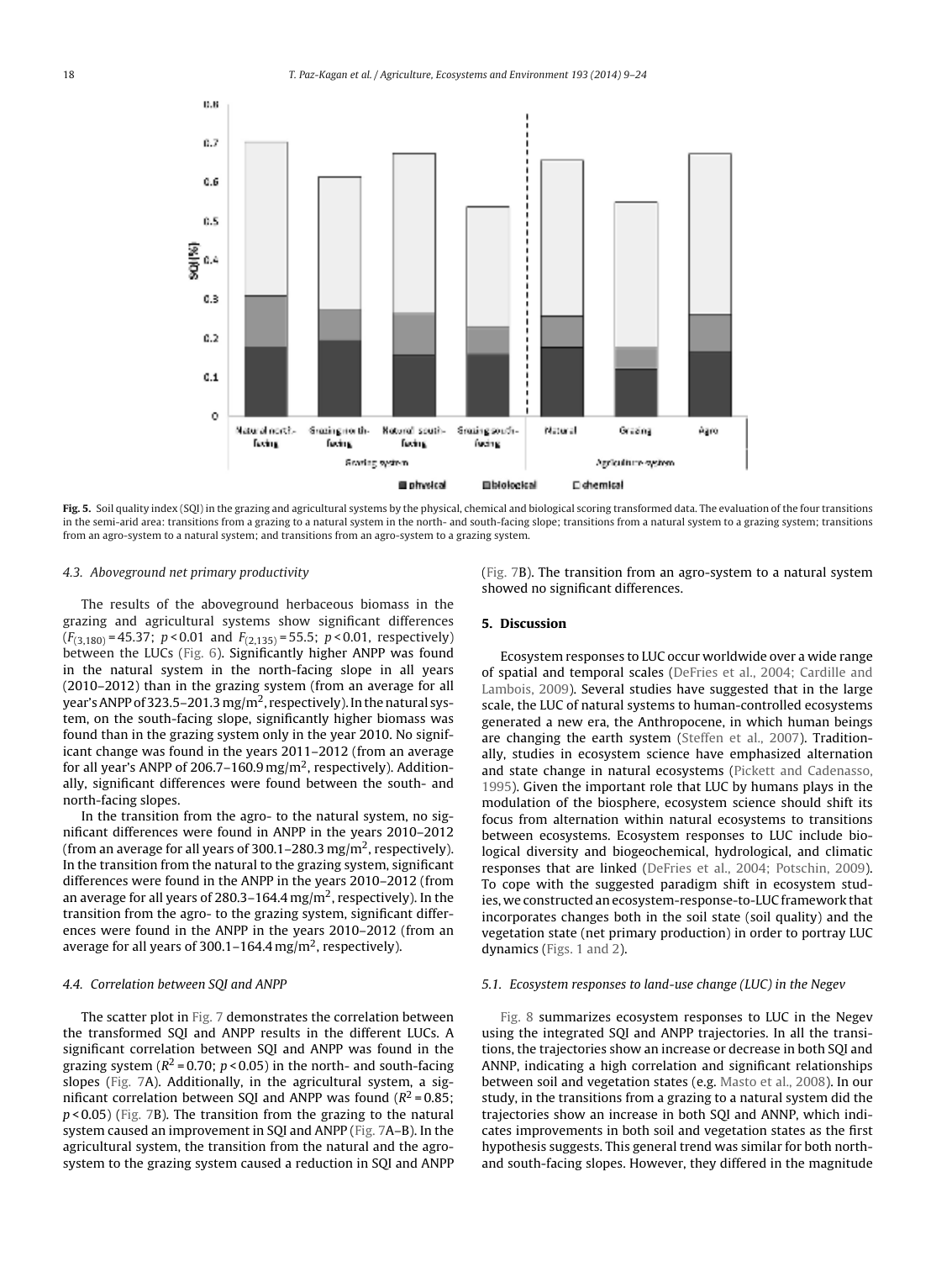<span id="page-10-0"></span>

Fig. 6. The results of the aboveground net primary productivity in the grazing and agricultural systems, average biomass measurements and standard deviations for the years 2010–2012. Small letters represent significant differences between treatments in the different years and between etch treatment. The evaluation of the four transitions in the semi-arid area: transitions from a grazing to a natural system in the north- and south-facing slope; transitions from a natural to a grazing system; transitions from an agro-system to a natural system; and transitions from an agro-system to a grazing system.

(0.47 for the north and 0.2 for the south) and the direction of the change of angle (77◦ for north and 42◦ for south). The observed gen-eral trend indicates that long-term (ca. 10,000 years) [\(Perevolotsky,](#page-14-0) [1995\)](#page-14-0) traditional grazing negatively affects both ANPP and SQI ([Goudie,](#page-13-0) [2009\).](#page-13-0) We assume that the actual magnitude of reduction in both soil and vegetation states in the long-term transition from a natural to a grazing system is higher than our measured recovery magnitudes (0.47 for the north and 0.2 for the south). This assumption is supported by reports on grazing-induced desertification, i.e., deterioration in the soil and vegetation states in response to grazing ([Asner](#page-13-0) et [al.,](#page-13-0) [2004\).](#page-13-0) Excluding grazing from the system for a short period (ca. 20 years) enables the development of a new plant community, dominated by a highly productive annual plant species that increases primary production [\(Osem](#page-14-0) et [al.,](#page-14-0) [2004\).](#page-14-0) In addition, excluding grazing reduces trampling and enables biological soil crust recovery [\(Zaady](#page-15-0) et [al.,](#page-15-0) [2001\).](#page-15-0)

We attribute the high rate of changes in both vegetation and soil states during the ecosystem response to LUC from grazing to natural ecosystems to the ecological properties of the plant and soil crust communities. The dominant plant community in the study area is of herbaceous annual plants. This community is highly diverse with about 130 species and functionality in relation to ANPP ([Osem](#page-14-0) et [al.,](#page-14-0) [2002\).](#page-14-0) Individual plant ANPP ranges from 0.005–0.275 g per a year [\(Osem](#page-14-0) et [al.,](#page-14-0) [2002\).](#page-14-0) When grazing is excluded, the pressure on the individuals of highly productive species is reduced, and they increase their abundance by seed dispersal or from the available seed bank [\(Osem](#page-14-0) et [al.,](#page-14-0) [2006;](#page-14-0) [Maestre](#page-14-0) et [al.,](#page-14-0) [2012;](#page-14-0) [Segoli](#page-14-0) et [al.,](#page-14-0) [2012a\)](#page-14-0) in a relatively short time. The net effect of the annual plant community's high rate of re-organization is an increase in total ANPP in a short period (Fig. 6) by rapid recovery of the plant community. In addition, the high colonization rate (between 10 and 20 years) [\(Shachak](#page-14-0) [and](#page-14-0) [Lovett,](#page-14-0) [1998\)](#page-14-0) of the cyanobacteria

results in a high recovery of a functional biological soil crust that generates surface runoff, consequently enhancing the creation of water-enriched patches [\(Shachak](#page-14-0) et [al.,](#page-14-0) [1998;](#page-14-0) [Cuddington](#page-14-0) et [al.,](#page-14-0) [2007\).](#page-14-0) We propose that the combined effect of the above two fast processes is responsible for changes in the vegetation and soil states in the ecosystem response to LUC from a grazing to a natural system.

Different trends were obtained in the phase plane in cases in which the initial state before transition was an agricultural system. All transitions that started from agricultural systems and moved toward less intensively managed systems, such as grazing or natural systems, showed no significant changes or decreases in either the vegetation or the soil state (MG=0.12 and  $\theta$ =230° for agroto natural system with no significant change, and MG = 0.57and  $\theta$  = 264° for agro- to grazing system ([Fig.](#page-11-0) 8(). Our results are not compatible with our hypothesis and other findings that showed that the transition from an agricultural to a natural ecosystem increases both ANPP and SQI (e.g. [Swift](#page-14-0) et [al.,](#page-14-0) [2004;](#page-14-0) [Clergue](#page-14-0) et [al.,](#page-14-0) [2009;](#page-14-0) [Idowu](#page-14-0) et [al.,](#page-14-0) [2009;](#page-14-0) [Smith](#page-14-0) et [al.,](#page-14-0) [2012\).](#page-14-0) In the transition from an agro- to a natural system, no significant changes were found in the trajectories of SQI and ANPP. In order to rehabilitate natural systems, species from adjacent natural systems have to disperse and re-colonize the formerly agricultural system. Colonization by highly productive species can increase the total ANPP, as well as the complementary use of resources by high species diversity. A high species diversity that includes highly productive species depends on the species pool size and composition in the vicinity of the abandoned agricultural system [\(Flinn](#page-13-0) [and](#page-13-0) [Vellend,](#page-13-0) [2005\).](#page-13-0) These conditions did not exist in our case since the system is surrounded by intensive agricultural fields. In the short-term, the surround endearment of intensive agricultural fields may influence the ability of the natural system to recover after agricultural abandonment.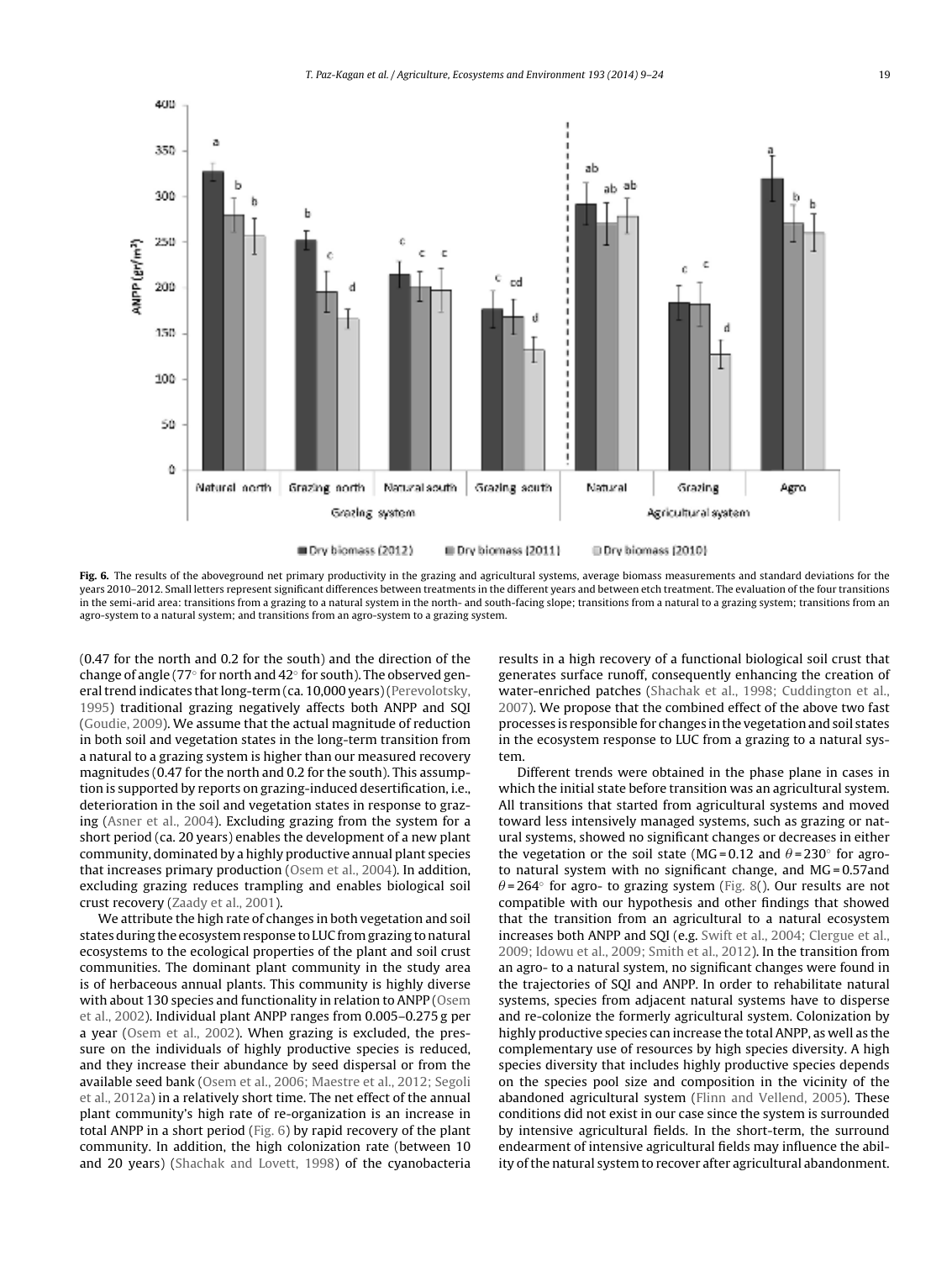<span id="page-11-0"></span>

Fig. 7. The scatterplot of soil quality index scoring and aboveground net primary productivity scoring in the grazing, agricultural, and natural systems. The evaluation of the four land-use transitions in the semi-arid area: (A) grazing system and (B) agricultural system. Colored points represent average values of the replication in each treatment.

A significant reduction in SQI and ANPP in the phase plane (MG = 0.45;  $\theta$  = 256 $\circ$ ) was found in the transition from an agriculture to a grazing system. In this transition, the dominant plant of wheat was replaced by the native species of Sinapis alba L. that has a lower productivity than wheat per an area. In addition to this, the species pools from adjacent natural systems haven't dispersed and re-colonized in this system. Colonization by a low productive species, such as Sinapis alba L., can reduce the total ANPP, as well as the complementary use of resources by low species diversity.Moreover, the reduction in the SQI was caused by soil compaction that included an increase in the surface hardeners (SH) and a reduction in water infiltration and hydraulic conductivity (HC). The transition from an agricultural to a grazing system is expressed in a high change in soil compaction ([Table](#page-7-0) 2), due to the cessation of cultivation and the initiation of livestock introduction. In this case, grazing affected water flow (low HC) in the system through the trampling of livestock that caused soil compaction ([Zaady](#page-15-0) et [al.,](#page-15-0) [1998;](#page-15-0) [Eldridge](#page-15-0) et [al.,](#page-15-0) [2000\).](#page-15-0) Soil compaction affects the re-colonization of species by reducing the ability of seeds to penetrate the soil surface [\(Boeken](#page-13-0) [and](#page-13-0) [Shachak,](#page-13-0) [2006\).](#page-13-0)

In the transition from a natural system to a grazing system, where the initial state was agricultural use, we identified reductions in the soil and vegetation phase planes (MG = 0.57;  $\theta$  = 264° respectively). Our results are compatible with our fourth hypothesis that grazing reduces the trajectories of SQI and ANPP. This is



Fig. 8. Ecosystem responses to land-use changes evaluated by soil quality and aboveground net primary productivity changes in the Negev. The arrows point to the direction of change, the length of the arrow indicates the magnitude (MG) of change and slope angle  $(\theta)$  represents the relative changes in the vegetation and soil states.

due to the introduction of livestock to a natural system, which increases resource uptake and soil degradation ([Fleischner,](#page-13-0) [1994\).](#page-13-0) However, since the initial state of the natural system was agricultural, additional effects, such as species colonization rate, species production, and species pool size and composition in the vicinity of the abandoned agricultural system, must be considered, as mentioned above.

#### 5.2. Developing a framework of ecosystem response to LUC

LUC processes have profound implications for ecological studies and, specifically, for the advancement of ecosystem science in the human-controlled biosphere ([Foley](#page-13-0) et [al.,](#page-13-0) [2005\).](#page-13-0) Now that ecologists more widely investigate ecosystems as socio-ecological systems [\(Daily](#page-13-0) et [al.,](#page-13-0) [1997;](#page-13-0) [Vitousek](#page-13-0) et al., 1997; [Rodríguez](#page-13-0) et [al.,](#page-13-0) [2006;](#page-13-0) [Swinton](#page-13-0) et [al.,](#page-13-0) [2007\),](#page-13-0) ecosystem concepts could be integrated into a framework that addresses the general features of ecosystem response to LUC processes. This implies that ecosystem science should provide tools for the developing LUC theoretical and practical framework to quantify changes in ecosystem function at any transition. To our knowledge, the linkage of ecosystem science and LUC in a theoretical framework that could enhance field work for a deeper understanding of LUC and ecosystem response is still lacking. Our work is an attempt to incorporate elements from ecosystem science, using two universal terrestrial ecosystem properties, SQI and ANPP, into LUC processes ([Foley](#page-13-0) et [al.,](#page-13-0) [2005\).](#page-13-0) In our framework, the trajectories of variables that indicate changes in soil and vegetation states are used to indicate the changes of terrestrial ecosystem components (soil and vegetation) in response to LUC ([Fig.](#page-2-0) 2). In addition, the use of SQI and ANPP as indicators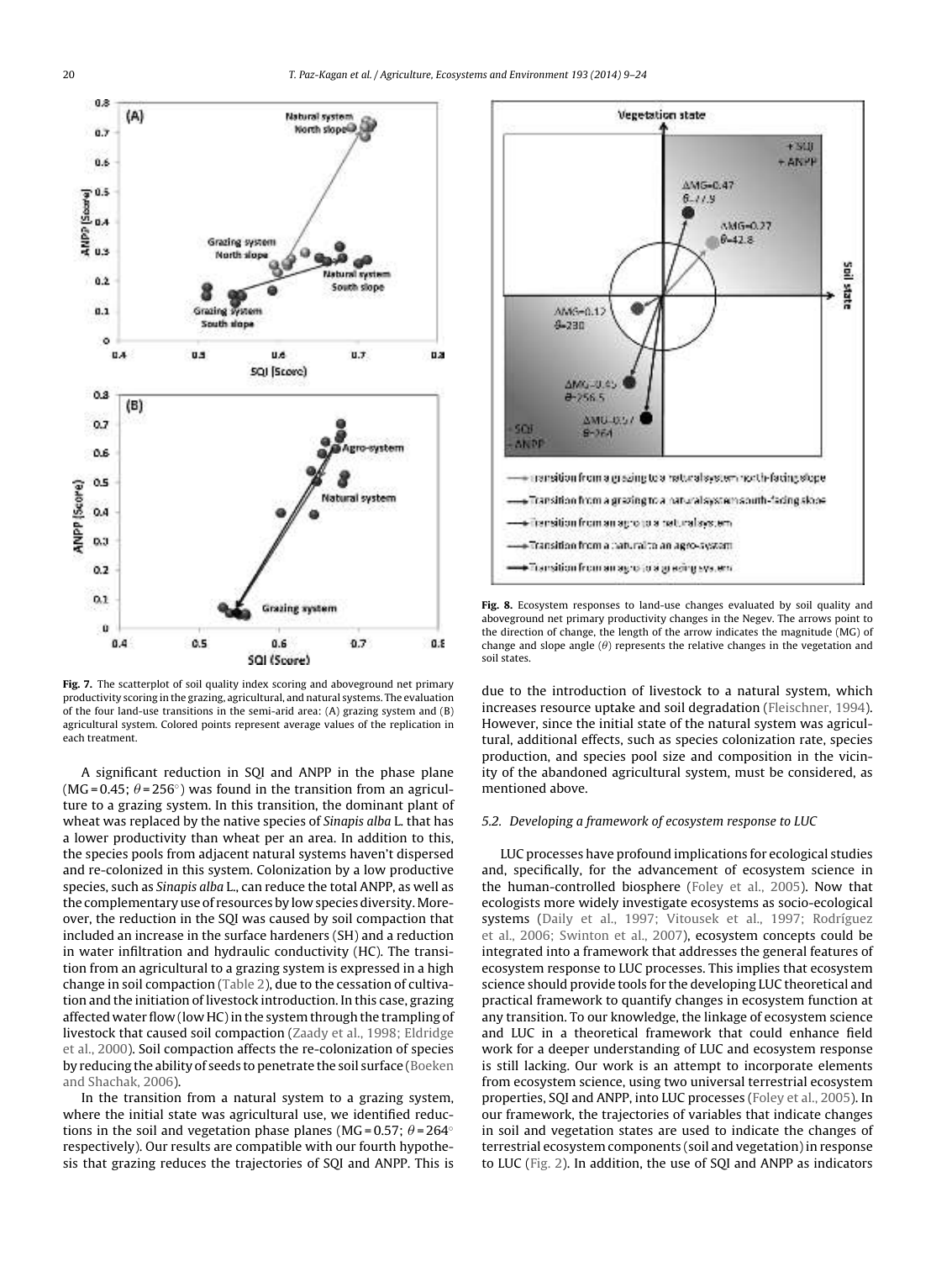for evaluating ecosystems response to LUC can be assessed by other methods such as remote sensing and spectroscopy (e.g. [Tucker,](#page-14-0) [1980;](#page-14-0) [Huete,](#page-14-0) [1988;](#page-14-0) [Qi](#page-14-0) et [al.,](#page-14-0) [1994;](#page-14-0) [Running](#page-14-0) et [al.,](#page-14-0) [1995;](#page-14-0) [Ben-Dor](#page-14-0) et [al.,](#page-14-0) [2009\).](#page-14-0) The use of remote sensing can improve the ability of monitoring large areas in different time scale. However, the challenge is to adapt remote sensing application toward a diagnostic screening tool that can aid the development of reliable specific spectral definitions to characterize soil quality and plant productivity for regional environmental management. Testing the framework in the Negev case study revealed four properties of the framework that can be used for developing a science of LUC:

- (1) Comparison between different types of transitions: The science of LUC needs to integrate operational and universal ecosystem responses to allow comparisons of the changes in ecological attributes for any LUC using empirical studies. Our framework suggests that SQI and ANPP are good ecological indicators that can be used to compare changes in six basic LUCs [\(Figs.](#page-2-0) 1 and 2). We generated comparable trajectories in relation to the direction and the magnitude of SQI and ANPP in a phase plane ([Fig.](#page-11-0) 8) for the four LUC in the Negev Desert. The trajectories depict a variety of transitions, from managed systems to self-organized ecosystems and vice versa. In addition, the trajectories manifest local differences, such as north- and south-facing slopes and management intensity. Therefore, we propose that the SQI and ANPP trajectories, as a theoretical framework, can be used as a foundation for developing the science of ecosystem response to LUC. However, the validity and the generality of the framework should be tested over a wide range of LUCs in terrestrial systems around the world.
- (2) Land-use changes between self-organized and managed systems: LUC attributes are strongly affected by the transition between self-organized and imposed processes ([Rietkerk](#page-14-0) et [al.,](#page-14-0) [2004\).](#page-14-0) LUC from a natural ecosystem to a grazing or agro-ecosystem can be described as the imposed engineering of a new ecosystem that re-designs systems. LUC from grazing or agro systemsto natural ecosystems can be viewed as a release of the engineering constraints, which enables the system to re-organize itself through self-organized processes. All LUCs in terrestrial ecosystems consist of one of the following: re-designing of self-organized systems by management, the re-designing of managed systems or re-organization by self-organized processes. The four LUCs in our study represent the principle movements among re-designed and self-organized systems. We were able to detect the ecosystem consequences of the movements between re-designed and self-organized systems using the SQI and ANPP trajectory framework. Analysis of the trajectories showed, for example, that transitions from managed to self-organized systems can have either a positive effect or no effect on the SQI and ANPP trajectories, while the engineering of a transition from a self-organized natural ecosystem to a grazing ecosystem shows a negative effect[\(Fig.](#page-11-0) 8). The ability of the SQI and ANPP trajectory framework to depict the most fundamental properties of ecosystem response to LUC, i.e., a reduction or an increase in bottom-up self-organization control or top-down human management control, suggests its potential as an essential element for establishing an LUC science.
- (3) Identification of short- and long-term effects: Land-use change science needs to draw on indicators that measure both "slow" and "fast" variables that signify short- and long-term effects on ecosystem structure and function. The SQI and ANPP trajectory framework proposes that the essential change of a given ecosystem can be captured by including key soil and vegetation states with long or short time scales. In the framework, soil quality depicts the net effect of slow physical, chemical and biological processes that determine soil control over ecosystem

response to LUC, while ANPP represents a faster response to LUC. Our study focuses on soil and vegetation responses on a short to intermediate time scale (ca. 20 years). Over this time scale, we identified changes in both SQI and ANPP that represent the effects of slow and fast variables, respectively. If future studies show that SQI and ANPP trajectories represent the effect of slow and fast variables over a range of time scales, this will strengthen the role of SQI and ANPP trajectories in the developing of an LUC science.

(4) Integration of biodiversity and ecosystem function: The functioning of ecosystems is affected by changes in biodiversity, of which LUC is an important driver ([Gaston,](#page-13-0) [2000;](#page-13-0) [Sala](#page-13-0) et [al.,](#page-13-0) [2000;](#page-13-0) [Schwartz](#page-13-0) et [al.,](#page-13-0) [2000;](#page-13-0) [Maestas](#page-13-0) [and](#page-13-0) [Gilgert,](#page-13-0) [2003\).](#page-13-0) Consistent shifts in plant functional composition and diversity as a consequence of LUC can trigger cascading direct, indirect, and interactive effects on multiple ecosystem functions [\(Sala](#page-14-0) et [al.,](#page-14-0) [2000;](#page-14-0) [Hooper](#page-14-0) et [al.,](#page-14-0) [2005;](#page-14-0) [Srivastava](#page-14-0) [and](#page-14-0) [Vellend,](#page-14-0) [2005;](#page-14-0) [Hillebrand](#page-14-0) [and](#page-14-0) [Matthiessen,](#page-14-0) [2009\).](#page-14-0) This suggests that changes in biodiversity may be one way through which changes in land use alter ecosystem functioning and responses. In our framework, the extent to which changes in plant diversity translates into changes in ecosystem functioning is expected to be expressed by SQI and ANPP trajectories. The relationships among SQI, ANPP and biodiversity are complex ([Cottingham](#page-13-0) et [al.,](#page-13-0) [2001;](#page-13-0) [Loreau](#page-13-0) et [al.,](#page-13-0) [2001;](#page-13-0) [Costanza](#page-13-0) et [al.,](#page-13-0) [2007;](#page-13-0) [Hillebrand](#page-13-0) [and](#page-13-0) [Matthiessen,](#page-13-0) [2009\).](#page-13-0) Soil quality can exert dominant control over ANPP, both directly via resource availability to plants ([Burke](#page-13-0) et [al.,](#page-13-0) [1997;](#page-13-0) [Lambers](#page-13-0) et [al.,](#page-13-0) [2008\)](#page-13-0) and indirectly via shifts in plant functional composition. Soil quality index and ANPP are, therefore, key controllers of plant diversity [\(Huston,](#page-14-0) [1994\),](#page-14-0) which, in turn, affects SQI and ANPP. We explain our results that showed changes in SQI and ANPP in the Negev by shifts in plant functional composition and diversity, with cascading effects on multiple ecosystem functions, such as production and decomposition. We assume that in our case, changes in SQI and ANPP were probably caused by changes in the plant community resource uptake capability [\(Burke](#page-13-0) et [al.,](#page-13-0) [1997;](#page-13-0) [Lambers](#page-13-0) et [al.,](#page-13-0) [2008\)](#page-13-0) as a consequence of a shift in plant diversity during LUC. In our study, we did not investigate the relations among SQI, ANPP and biodiversity. However, we assume that changes in the various dimensions of biodiversity are the mechanism that drives the observed SQI and ANPP trajectories. In conclusion, we see two possibilities for integrating biodiversity dimensions within the science of LUC on ecosystem response: (1) to transfer the SQI and ANPP plane into a three-dimensional volume by adding a biodiversity axis that will represent the trajectories of SQI, ANPP and biodiversity; or (2) to treat biodiversity as an effect variable and the trajectories of SQI and ANPP as response variables.

## 6. Summary and conclusions

In this study, we suggest a framework for evaluating ecosystem response to LUC, by incorporating elements from ecosystem science using two universal terrestrial ecosystem indicators, SQI and ANPP, into LUC processes. In the framework, the trajectory of variables that indicate changes in soil and vegetation states are used to indicate the changes in terrestrial ecosystem components (soil and vegetation) in response to LUC. We evaluated the framework in four transitions in the Negev Desert as a case study. This enabled us to evaluate changes in the trajectories of the SQI and ANPP phase plane. We found that the relationships between SQI and ANPP in LUC are highly correlated and can be quantified by the magnitude and the change vector angle method. We suggest that the properties of the trajectories are highly dependent on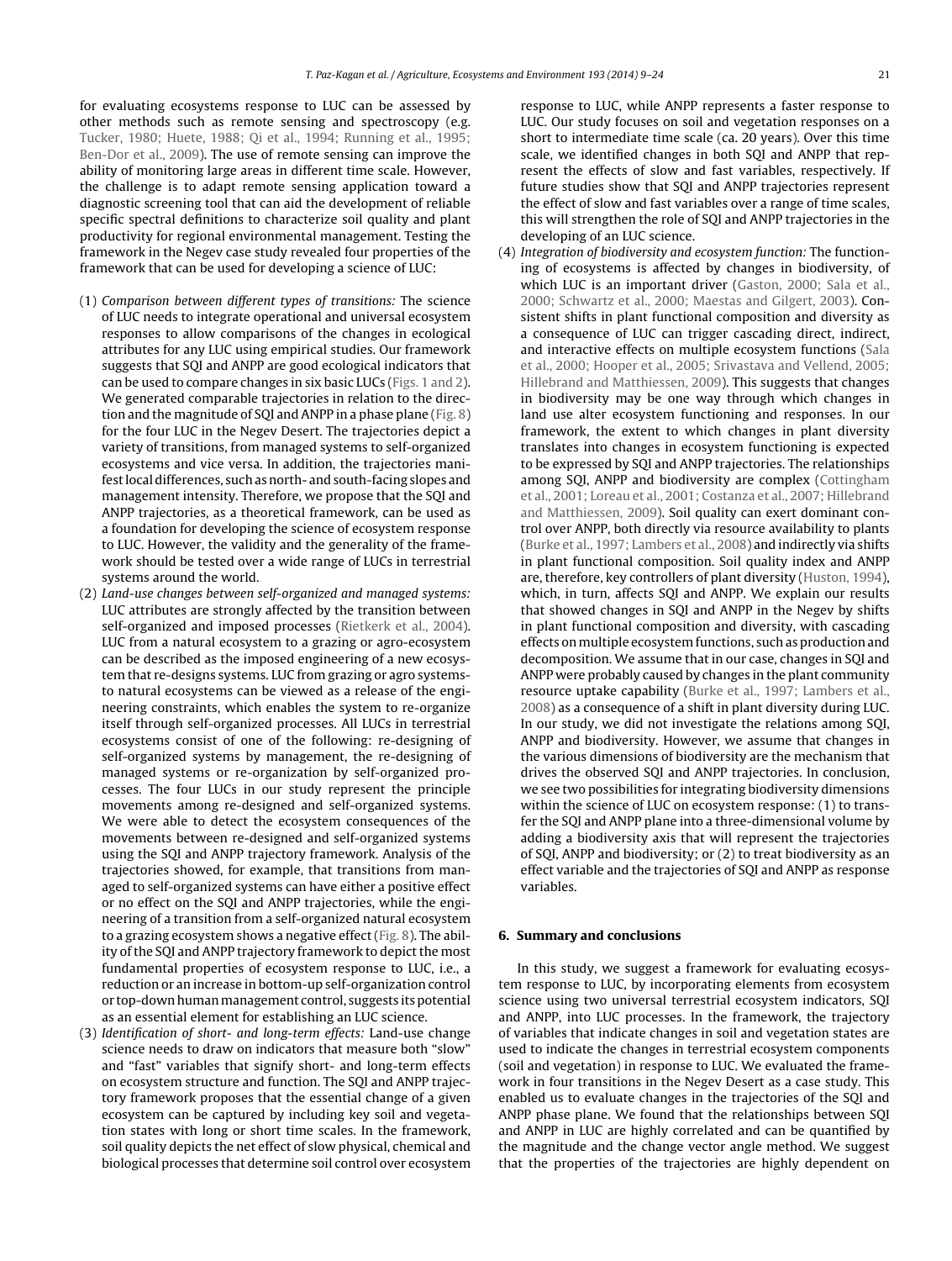<span id="page-13-0"></span>the transition in species diversity and species traits, such as complementary resource use and high species production. However, future studies are needed. We suggest that changes in biodiversity may be one way through which changes in land use alter ecosystem functioning. In our framework, the extent to which changes in plant diversity translate into changes in ecosystem functioning is expected to be expressed by SQI and ANPP trajectories. The results of this study contain critical aspects at the regional scale for land-use management. In addition, we suggest that the framework could be reliable for evaluating ecosystem response to LUC in additional terrestrial systems in the world. The framework can be used for comparing between different types of transitions, identifying short-term changes and local factors in the dimensions of the LUC and comparing between self-organized and imposed processes. Adding the additional factor of biodiversity to the framework may improve the analysis of ecosystem response to LUC dynamics, but future studies are needed. Ecosystem responses to LUC processes have profound implications for ecological science and, specifically, for the advancement of ecosystem science in a human-controlled biosphere. Our framework could be integrated into an address the general features of LUC processes in this emerging science of ecosystem modification.

## Acknowledgements

The research was funded by the FP7 Experimentation in Ecosystem Research (ExpeER) project. It was also supported by the Israeli Ministry of Agriculture and the Jewish National Fund.

## Appendix A. Supplementary data

Supplementary data associated with this article can be found, in the online version, at [http://dx.doi.org/10.1016/j.agee.2014.04.024.](http://dx.doi.org/10.1016/j.agee.2014.04.024)

#### References

- Acton, D.F., Padbury, G.A., 1993. A conceptual Framework for Soil Quality Assessment and Monitoring. Program to Assess and Monitor Soil Quality in Canada, Ottawa, Canada.
- Adeel, Z., Safriel, U., Niemeijer, D., White, R., 2005. Millennium Ecosystem assessment, Ecosystems and Human Well-being: Desertification Synthesis. World Resources Institute, Washington, DC.
- Andrews, S.S., Karlen, D.L., Cambardella, C.A., 2004. The soil management assessment framework. Soil Science Society of America Journal 68, 1945–1962.
- Andrews, S.S., Karlen, D.L., Mitchell, J.P., 2002. A comparison of soil quality indexing methods for vegetable production systems in Northern California. Agriculture, Ecosystems & Environment 90, 25–45.
- Ankeny, M.D., Ahmed, M., Kaspar, T.C., Horton, R., 1991. Simple field method for determining unsaturated hydraulic conductivity. Soil Science Society of America Journal 55, 467–470.
- Arshad, M.A., Martin, S., 2002. Identifying critical limits for soil quality indicators in agro-ecosystems. Agriculture, Ecosystems & Environment 88, 153–160.
- Asner, G.P., Elmore, A.J., Olander, L.P., Martin, R.E., Harris, A.T., 2004. Grazing system, ecosystem responses, and global change. Annual Review of Environment and Resources 29, 261–299.
- Bastida, F., Zsolnay, A., Hernández, T., GarcÃ-a, C., 2008. Past, present and future of soil quality indices: a biological perspective. Geoderma 147, 159–171.
- Ben-Dor, E., Chabrillat, S., DemattÃ., J.A.M., Taylor, G.R., Hill, J., Whiting, M.L., Sommer, S., 2009. Using Imaging Spectroscopy to study soil properties. Remote Sensing of Environment 113 (Supplement 1), S38-S55.
- Bhardwaj, A.K., Zenone, T., Jasrotia, P., Robertson, G.P., Chen, J., Hamilton, S.K., 2011. Water and energy footprints of bioenergy crop production on marginal lands. GCB Bioenergy 3, 208–222.
- Bisigato, A.J., Bertiller, M.B., Ares, J.O., Pazos, G.E., 2005. Effect of grazing on plant patterns in arid ecosystems of Patagonian Monte. Ecography 28, 561–572.
- Black, C.A., 1965. Methods of Soil Analysis: Part I Physical and Mineralogical Properties. American Society of Agronomy, Madison, Wisconsin, USA.
- Boeken, B., Shachak, M., 2006. Linking community and ecosystem processes: the role of minor species. Ecosystems 9, 119–127.
- Bonfil, D.J., Karnieli, A., Raz, M., Mufradi, I., Asido, S., Egozi, H., Hoffman, A., Schmilovitch, Z., 2004. Decision support system for improving wheat grain quality in the Mediterranean area of Israel. Field Crops Research 89, 153–163.
- Brejda, J.J., Karlen, D.L., Smith, J.L., Allan, D.L., 2000. Identification of regional soil quality factors and indicators. Soil Science Society of American 64, 2125–2135.
- Burke, I.C., Lauenroth, W.K., Parton, W.J., 1997. Regional and temporal variation net primary production and nitrogen mineralization in grasslands. Ecology 78, 1330–1340.
- Cardille, J.A., Lambois, M., 2009. From the redwood forest to the Gulf Stream waters: human signature nearly ubiquitous in representative US landscapes. Frontiers in Ecology and the Environment 8, 130–134.
- Carter, M.R., 2002. Soil quality for sustainable land management: organic matter and aggregation interactions that maintain soil functions. Agronomy 94, 38–47.
- Clergue, B., Amiaud, B., Pervanchon, F., Lasserre-Joulin, F., Plantureux, S., 2009. In: Lichtfouse, E., Navarrete, M., Debaeke, P., Véronique, S., Alberola, C. (Eds.), Biodiversity: Function and Assessment in Agricultural Areas: A Review Sustainable Agriculture. Springer, Netherlands, pp. 309–327.
- Costanza, R., Fisher, B., Mulder, K., Liu, S., Christopher, T., 2007. Biodiversity and ecosystem services: a multi-scale empirical study of the relationship between species richness and net primary production. Ecological Economics 61, 478–491.
- Cottingham, K.L., Brown, B.L., Lennon, J.T., 2001. Biodiversity may regulate the temporal variability of ecological systems. Ecology Letters 4, 72–85.
- Coughenour, M.B., 1991. Spatial components of plant herbivore interactions in pastoral, ranching and native ungulate ecosystems. Journal of Range Management 44, 530–542.
- Cuddington, K., Byeres, J.E., Wilson, W.G., Hastings, A., 2007. Livestoc and engineering network in the Israeli Negev: implications for ecosystem management. In: Hastings, A. (Ed.), Ecosystem Engineers: Plants to Protists. Academic Press is an imprint of Elsevier, Burlington, USA, pp. 323–338.
- Daily, G.C., Alexander, S., Ehrlich, P.R., Goulder, L., Lubchenco, J., Matson, P.A., Mooney, H.A., Postel, S.L., Schneider, S.H., Tilman, D., Woodwell, G.M., 1997. Ecosystem services: benefits supplied to human societies by natural ecosystems. Issues in Ecology 2, 1–18.
- Danin, A., Orshan, G., 1990. The distribution of Raunkiaer life forms in Israel in relation to the environment. Journal of Vegetation Science 1, 41–48.
- de Chazal, J., Rounsevell, M.D.A., 2009. Land-use and climate change within assessments of biodiversity change: a review. Global Environmental Change 19, 306–315.
- Dean, W.R.J., Macdonald, I.A.W., 1994. Historical changes in stocking rates of domestic livestock as a measure of semi-arid and arid rangeland degradation in the Cape Province, South Africa. Journal of Arid Environments 26, 281–298.
- DeFries, R., Asner, G., Houghoton, R., 2004. Ecosystem and Land Use Change. American Geophysical Union, Geophysical Monograph Series, Washington, DC.
- DeJong, S.M., Jetten, V.G., 2007. Estimating spatial patterns of rainfall interception from remotely sensed vegetation indices and spectral mixture analysis. International Journal of Geographical Information Science 21, 529–545.
- Eldridge, D.J., Zaady, E., Shachak, M., 2000. Infiltration through three contrasting biological soil crusts in patterned landscapes in the Negev, Israel. Catena 40, 323–336.
- Erb, K.-H., Krausmann, F., Gaube, V., Gingrich, S., Bondeau, A., Fischer-Kowalski, M., Haberl, H., 2009. Analyzing the global human appropriation of net primary production – processes, trajectories, implications. An introduction. Ecological Economics 69, 250–259.
- Fabricius, C., Burger, M., Hockey, P.A.R., 2003. Comparing biodiversity between protected area and adjacent rangeland in xeric succulent thicket, South Africa: arthopods and reptiles. Journal of Applied Ecology 40, 392–403.
- Fleischner, T.L., 1994. Ecological costs of livestock grazing in Western North America Costos ecológicos del pastoreo de ganado en el oeste de Estados Unidos. Conservation Biology 8, 629–644.
- Flinn, K.M., Vellend, M., 2005. Recovery of forest plant communities in postagricultural landscapes. Frontiers in Ecology and the Environment 3, 243–250.
- Foley, J.A., DeFries, R., Asner, G.P., Barford, C., Bonan, G., Stephen, R.C.F., Chapin, S., Coe, M.T., Daily, G.C., Gibbs, H.K., Helkowski, J.H., Holloway, T., Howard, E.A., Kucharik, C.J., Monfreda, C., Patz, J.A., Prentice, I.C., Ramankutty, N., Snyderl, P.K., 2005. Global consequences of land use. Science 309, 570–574.
- Gaston, K.J., 2000. Global patterns in biodiversity. Nature, 405.
- Glover, J.D., Reganold, J.P., Andrews, P.K., 2000. Systematic method for rating soil quality of conventional, organic, and integrated apple orchards in Washington State. Agriculture, Ecosystems & Environment 80, 29–45.
- Goldewijk, K.K., 2001. Estimating global land use change over the past 300 years: the HYDE Database. Global Biogeochemical Cycles 15, 417–433.
- Goldstein, J.H., Caldarone, G., Duarte, T.K., Ennaanay, D., Hannahs, N., Mendoza, G., Polasky, S., Wolny, S., Daily, G.C., 2012. Integrating ecosystem-service tradeoffs into land-use decisions. Proceedings of the National Academy of Sciences of United States of America 109, 7565–7570.
- Goudie, S.A., 2009. The Human Impact on the Natural Environment: Past, Present, and Future. Blackwell, Victoria, Australia.
- Greenwood, K.L., McKenzie, B.M., 2001. Grazing effects on soil physical properties and the consequences for pastures: a review. Australian Journal of Experimental Agriculture 41, 1231–1250.
- Gugino, B.K., Abawi, G.S., Idowe, O.J., Schindelbeck, R.R., Smith, L.L., Thies, J.E., Wolfe, D.W., Van Es, H.M., 2001. Cornell Soil Health Assessment Training Manual. New York State Agricultural Experiment Station Cornell University, New-York, US, pp. 1231–1250.
- Herrick, J.E., 2000. Soil quality: an indicator of sustainable land management? Applied Soil Ecology 15, 75–83.
- Hillebrand, H., Matthiessen, B., 2009. Biodiversity in a complex world: consolidation and progress in functional biodiversity research. Ecology Letters 12, 1405–1419.
- Holling, C.S., 1973. Resilience and stability of ecological systems. Annual Review of Ecological Systematics 4, 1–24.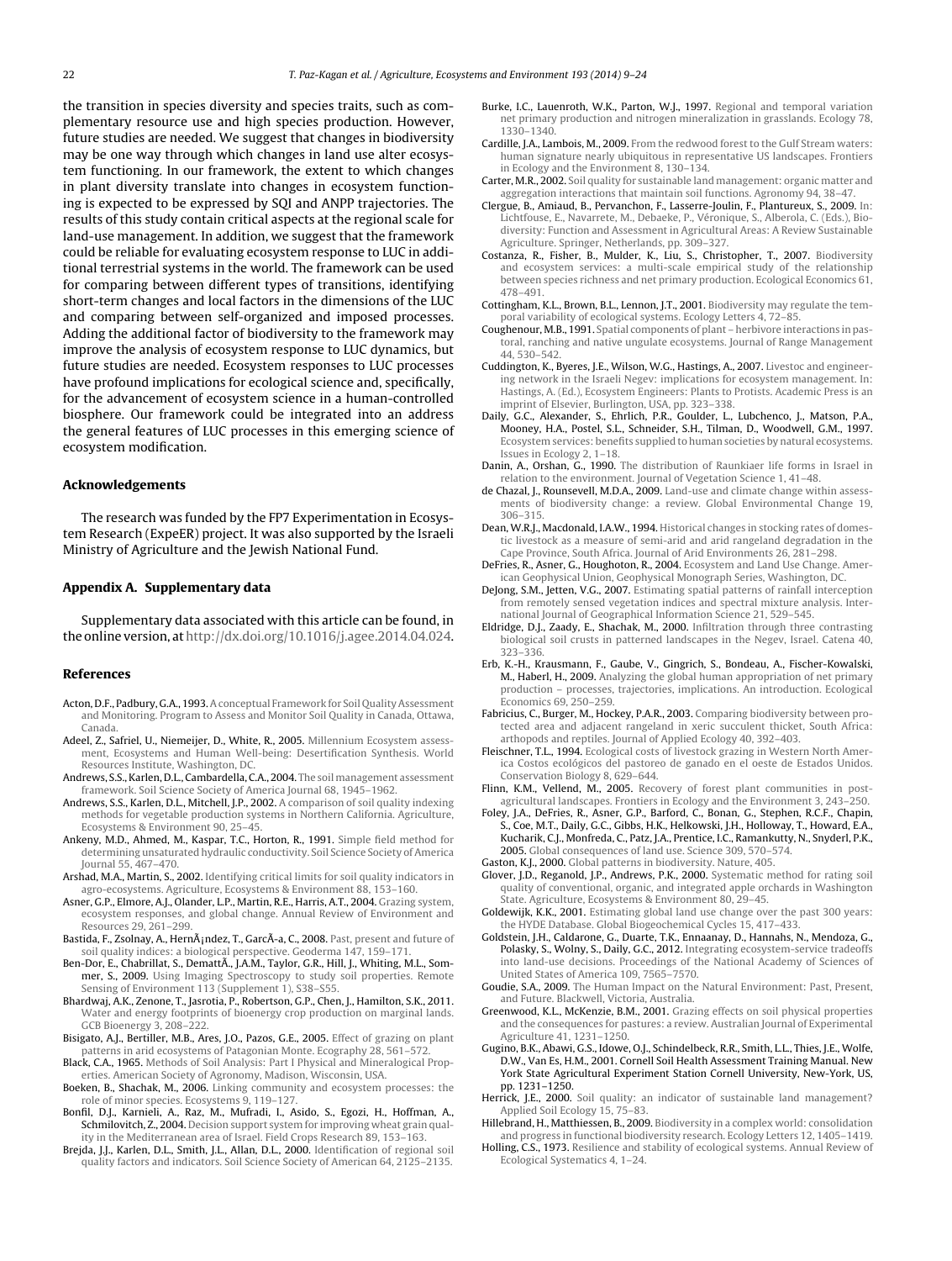- <span id="page-14-0"></span>Hooper, D.U., Chapin, F.S., Ewel, J.J., Hector, A., Inchausti, P., Lavorel, S., Lawton, J.H., Lodge, D.M., Loreau, M., Naeem, S., Schmid, B., Setälä, H., Symstad, A.J., Vandermeer, J., Wardle, D.A., 2005. Effects of biodiversity on ecosystem functioning: a consensus of current knowledge. Ecological Monographs 75, 3–35.
- Houghton, R.A., 1991. Tropical deforestation and atmospheric carbon dioxide. Climate Change 19, 99–118.
- Houghton, R.A., 2005. Aboveground forest biomass and the global carbon balance. Global Change Biology 11, 945–958.
- Huete, A.R., 1988. A soil-adjusted vegetation index (SAVI). Remote Sensing and Environment 25, 295–309.
- Huston, M.A., 1994. Biological diversity: the coexistence of species on changing landscape. Cambridge University Press, UK.
- Idowu, O.J., Van Es, H.M., Abawi, G.S., Wolfe, D.W., Ball, J.I., Gugino, B.K., Moebius, B.N., Schindelbeck, R.V., Bilgili, R.A., 2008. Farmer-oriented assessment of soil quality using field, laboratory, and VNIR spectroscopy methods. Plant Soil 307, 243–253.
- Idowu, O.J., van Es, H.M., Abawi, G.S., Wolfe, D.W., Schindelbeck, R.R., Moebius-Clune, B.N., Gugino, B.K., 2009. Use of an integrative soil health test for evaluation of soil management impacts. Renewable Agriculture and Food Systems 24, 214–224.
- Karlen, D.L., Andrews, S.S., Doran, J.W., 2001. Soil Quality: Current Concepts and Applications. Advances in Agronomy. Academic Press, pp. 1–40.
- Karlen, D.L., Ditzler, C.A., Andrews, S.S., 2003. Soil quality: why and how? Geoderma 114, 145–156.
- Karlen, D.L., Mausbach, M.J., Doran, J.W., Cline, R.G., Harris, R.F., Schuman, G.E., 1997. Soil quality: a concept, definition, and framework for evaluation. Soil Science 61, 4–10.
- Kay, J.J., Regier, H.A., Boyle, M., Francis, G., 1999. An ecosystem approach for sustainability: addressing the challenge of complexity. Futures 31, 721–742.
- Kinoshita, R., Moebius-Clune, B.N., van Es, H.M., Hively, W.D., Bilgilis, A.V., 2012. Strategies for soil quality assessment using visible and near-infrared reflectance spectroscopy in a western Kenya chronosequence. Soil Science Society of America Journal 76, 1779–1788.
- Lambers, H., Raven, J.A., Shaver, G.R., Smith, S.E., 2008. Plant nutrient-acquisition strategies change with soil age. Trends in Ecology & Evolution 23, 95–103.
- Levin, S.A., 1998. Ecosystems and the Biosphere as Complex Adaptive Systems. Ecosystems 1, 431–436.
- Lin,Y., Hong,M., Han, G., Zhao,M., Bai,Y., Chang, S.X., 2010. Grazing intensity affected spatial patterns of vegetation and soil fertility in a desert steppe. Agriculture, Ecosystems & Environment 138, 282–292.
- Loreau, M., Naeem, S., Inchausti, P., Bengtsson, J., Grime, J.P., Hector, A., Hooper, D.U., Huston, M.A., Raffaelli, D., Schmid, B., Tilman, D., Wardle, D.A., 2001. Biodiversity and ecosystem functioning: current knowledge and future challenges. Science 294, 804–808.
- MacDonald, D., Crabtree, J.R., Wiesinger, G., Dax, T., Stamou, N., Fleury, P., Gutierrez Lazpita, J., Gibon, A., 2000. Agricultural abandonment in mountain areas of Europe: environmental consequences and policy response. Journal of Environmental Management 59, 47–69.
- Maestas, J.R.T., Gilgert, K.W.C., 2003. Biodiversity across a rural land-use gradient. Conservation Biology 17, 1425–1434.
- Maestre, F.T., Quero, J.L., Gotelli, N.J., Escudero, A., Ochoa, V., Delgado-Baquerizo, M., García-Gómez, M., Bowker, M.A., Soliveres, S., Escolar, C., García-Palacios, P., Berdugo, M., Valencia, E., Gozalo, B., Gallardo, A., Aguilera, L., Arredondo, T., Blones, J., Boeken, B., Bran, D., Conceição, A.A., Cabrera, O., Chaieb, M., Derak, M., Eldridge, D.J., Espinosa, C.I., Florentino, A., Gaitán, J., Gatica, M.G., Ghiloufi, W., Gómez-González, S., Gutiérrez, J.R., Hernández, R.M., Huang, X., Huber-Sannwald, E., Jankju, M., Miriti, M., Monerris, J., Mau, R.L., Morici, E., Naseri, K., Ospina, A., Polo, V., Prina, A., Pucheta, E., Ramírez-Collantes, D.A., Romão, R., Tighe, M., Torres-Díaz, C., Val, J., Veiga, J.P., Wang, D., Zaady, E., 2012. Plant species richness and ecosystem multifunctionality in global drylands. Science 335, 214–218.
- Manley, J.T., Schuman, G.E., Reeder, J.D., Hart, R.H., 1995. Rangeland soil carbon and nitrogen responses to grazing. Journal of Soil and Water Conservation 50, 294–298.
- Marc, P., Mazumder, A., 1998. Reversal of grazing impact on plant species richness in nutrient poor nutrient-rich ecosystems. Ecology 79, 2581–2592.
- Masto, R.E., Chhonkar, P.K., Purakayastha, T.J., Patra, A.K., Singh, D., 2008. Soil quality indices for evaluation of long-term land use and soil management practices in semi-arid sub-tropical India. Land Degradation & Development 19, 516–529.
- Masto, R.E., Chhonkar, P.K., Singh, D., Patra, A.K., 2007. Soil quality response to long-term nutrient and crop management on a semi-arid Inceptisol. Agriculture, Ecosystems & Environment 118, 130–142.
- Matson, P.A., Parton, W.J., Power, A.G., Swift, M.J., 1997. Agricultural intensification and ecosystem properties. Science 277, 504–509.
- Metzger, M.J., Rounsevell, M.D.A., Acosta-Michlik, L., Leemans, R., Schroter, D., 2006. The vulnerability of ecosystem services to land-use change. Agriculture, Ecosystems & Environment 114, 69–85.
- Noy-Meir, I., Seligman, N.G., 1979. Management of Semi-Arid Ecosystems in Israel. Elsevier, Amsterdam.
- Osem, Y., Perevolotsky, A., Kigel, J., 2002. Grazing effect on diversity of annual plant communities in a semi-arid rangeland: interactions with small-scale spatial and temporal variation in primary productivity. Journal of Ecology 90, 936–946.
- Osem, Y., Perevolotsky, A., Kigel, J., 2004. Site productivity and plant size explain the response of annual species to grazing exclusion in a Mediterranean semi-arid rangeland. Journal of Ecology 92, 297–309.
- Osem, Y., Perevolotsky, A., Kigel, J., 2006. Similarity between seed bank and vegetation in a semi-arid annual plant community: the role of productivity and grazing. Journal of Vegetation Science 17, 29-36.
- Perevolotsky, A., 1995. Conservation, reclamation and grazing in the northern Negev: contradictory or complementary concepts?, Overseas Development Institute (ODI) Pastoral Development Network Paper 38a.
- Perevolotsky, A., 1999. Natural conservation, reclamation, and livestock grazing in the northern Negev: Contradictory or complementary concepts? In: Arid Lands Management: Toward Ecological Sustainability. University of Illinois Press, Urbana, Illinois, USA.
- Pickett, S.T.A., Cadenasso, M.L., 1995. Landscape ecology: spatial heterogeneity in ecological systems. Science 269, 331–334.
- Potschin, M., 2009. Land use and the state of the natural environment. Land Use Policy 26, 170–177.
- Qi, J., Chehbouni, A., Huete, A.R., Kerr, Y.H., Sorooshian, S., 1994. A modified adjusted vegetation index (MSAVI). Remote Sensing and Environment 48, 119–126.
- Rietkerk, M., Dekker, S.C., de Ruiter, P.C., van de Koppel, J., 2004. Selforganized patchiness and catastrophic shifts in ecosystems. Science 305, 1926–1929.
- Rietkerk, M., Ketner, P., Burger, J., Hoorens, B., Olff, H., 2000. Multiscale soil and vegetation patchiness along a gradient of herbivore impact in a semi-arid grazing system in West Africa. Plant Ecology 148, 207–224.
- Riley, J., 2000. Summary of the discussion session contributions to topic 1: what should a set of guidelines with regard to indicators contain? UNIQUAIMS Newsletter 10, 5–6.
- Rodríguez, J.P., Beard, T.D., Bennett, E.M., Cumming, G.S., Cork, S., Agard, J., Dobson, A.P., Peterson, G.D., 2006. Trade-offs across space, time, and ecosystem services. Ecology and Society 11, 28.
- Running, S., Loveland, T.R., Pierce, L.L., Nemani, R.R., Hunt, E.R., 1995. A remote sensing based vegetation classification logic for global land cover analysis. Remote Sensing of Environment 51, 39–48.
- Running, S.W., Coughl, J.C., 1988. A general model of forest ecosystem processes for regional applications I. Hydrological balance, canopy gas exchange and primary production processes. Ecological Modelling 42, 125–154.
- Running, S.W., Nemani, R., Heinsch, F., Zhao, M., Reeves, M., Hashimoto, H., 2004. A continuous satellite-derived measure of global terrestrial primary production. BioScience 54, 547–560.
- Sala, O.E., Stuart Chapin III, F., Armesto, J.J., Berlow, E., Bloomfield, J., Dirzo, R., Huber-Sanwald, E., Huenneke, L.F., Jackson, R.B., Kinzig, A., Leemans, R., Lodge, D.M., Mooney, H.A., Oesterheld, M.N., Poff, N.L., Sykes, M.T., Walker, B.H., Walker, M., Wall, D.H., 2000. Global biodiversity scenarios for the year 2100. Science 287, 1770–1774.
- Schindelbeck, R.R., van Es, H.M., Abawi, G.S., Wolfe, D.W., Whitlow, T.L., Gugino, B.K., Idowu, O.J., Moebius-Clune, B.N., 2008. Comprehensive assessment of soil quality for landscape and urban management. Landscape and Urban Planning 88, 73–80.
- Schwartz, M.W., Brigham, C.A., Hoeksema, J.D., Lyons, K.G., Mills, M.H., van Mantgem, P.J., 2000. Linking biodiversity to ecosystem function: implications for conservation ecology. Oecologia 122, 297–305.
- Segoli, M., Ungar, E., Giladi, I., Arnon, A., Shachak, M., 2012a. Untangling the positive and negative effects of shrubs on herbaceous vegetation in drylands. Landscape Ecology 27, 899–910.
- Segoli, M., Ungar, E.D., Shachak, M., 2012b. Fine-scale spatial heterogeneity of resource modulation in semi-arid islands of fertility. Arid Land Research and Management 26, 344–354.
- Shachak, M., Groner, E., 2010. In: Maemon, A. (Ed.), Long Termer Ecological Resource (LTER): The History of Establishment in Israel and World Wide. Ben-Gurion University of the Negev.
- Shachak, M., Lovett, G.M., 1998. Atmospheric deposition to a desert ecosystem and its implications for management. Ecological Applications 8, 455–463.
- Shachak, M., Sachs, M., Moshe, I., 1998. Ecosystem management of desertified shrublands in Israel. Ecosystems 1, 475–483.
- Smith, F.P., Gorddard, R., House, A.P.N., McIntyre, S., Prober, S.N., 2012. Biodiversity and Agriculture: Production Frontiers as a Framework for Exploring Trade-Offs and Evaluating Policy. Environmental Science & Policy 23, 85–94.
- Srivastava, D.S., Vellend, M., 2005. Biodiversity-ecosystem function research: is it relevant to conservation? Annual Review of Ecology, Evolution, and Systematics 36, 267–294.
- Steffen, W., Crutzen, P.J., McNeill, J.R., 2007. The anthropocene: are humans now overwhelming the great forces of nature. AMBIO: A Journal of the Human Environment 36, 614–621.
- Stevenson, F.J., 2005. Nitrogen-organic forms. In: Methods of Soil Analysis, Part 3; Chemical Methods, 4th edn. Soil Science Society of America, Madison, Wisconsin, **USA**
- Swift, M.J., Izac, A.M.N., van Noordwijk, M., 2004. Biodiversity and ecosystem services in agricultural landscapes: are we asking the right questions? Agriculture, Ecosystems & Environment 104, 113–134.
- Swinton, S.M., Lupi, F., Robertson, G.P., Hamilton, S.K., 2007. Ecosystem services and agriculture: cultivating agricultural ecosystems for diverse benefits. Ecological Economics 64, 245–252.
- Tscharntke, T., Klein, A.M., Kruess, A., Steffan-Dewenter, I., Thies, C., 2005. Landscape perspectives on agricultural intensification and biodiversity ecosystem service management. Ecology Letters 8, 857–874.
- Tucker, C.J., 1980. A critical review of remote sensing and other methods for nondestructive estimation of standing crop biomass. Grass and Forage Science 35, 177–182.